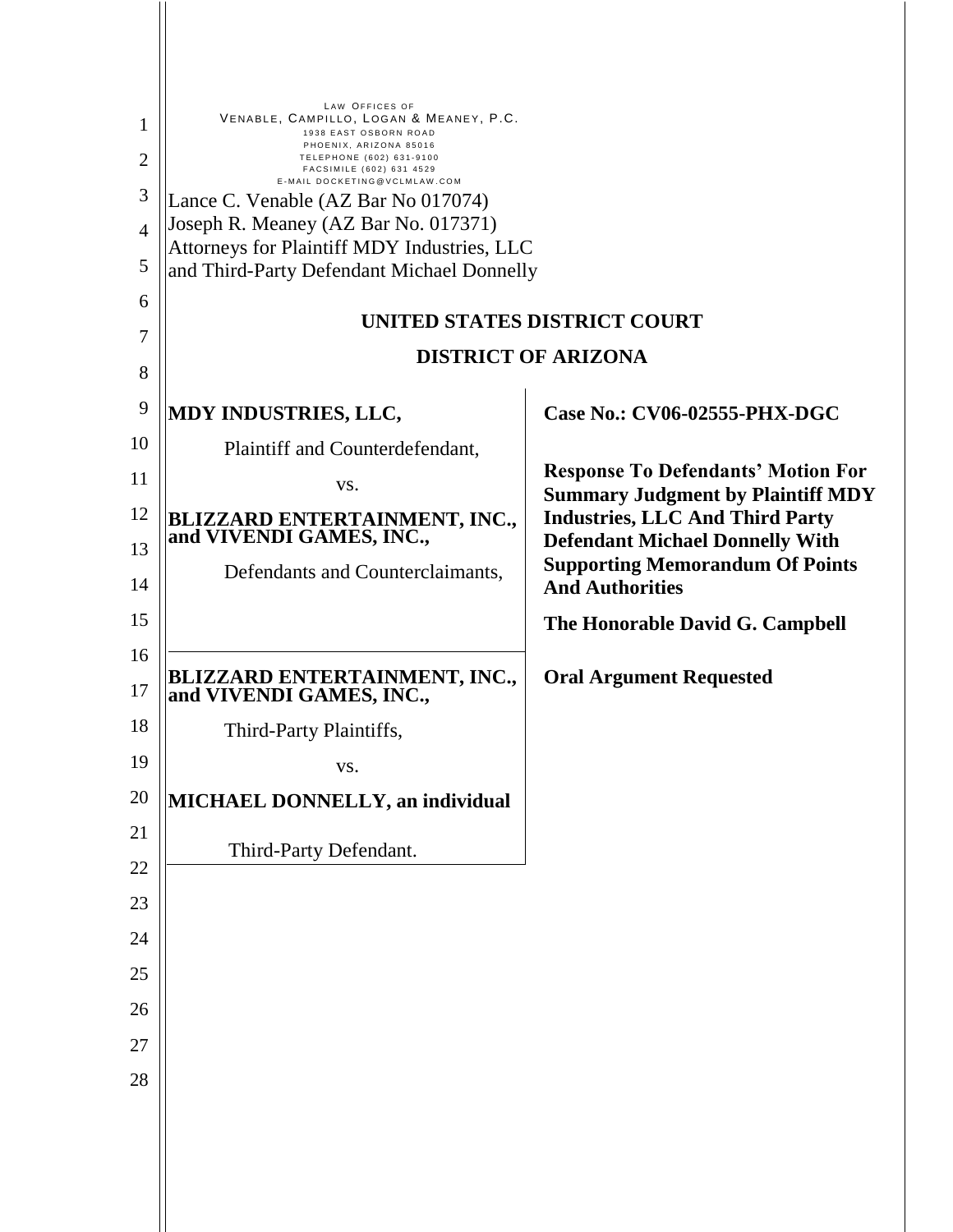| $\mathbf{1}$        | <b>Table of Contents</b>                                                                                                                                                                                                             |
|---------------------|--------------------------------------------------------------------------------------------------------------------------------------------------------------------------------------------------------------------------------------|
| $\overline{2}$      | I.                                                                                                                                                                                                                                   |
| 3                   | Π.                                                                                                                                                                                                                                   |
| 4<br>5<br>6         | The Court should deny Blizzard's motion with respect to its copyright<br>Ш.<br>claims because Blizzard relies exclusively on $Ticket master - a$ case that                                                                           |
| $\overline{7}$<br>8 | Federal case law, including the Ninth Circuit, consistently holds that a mere<br>A.<br>breach of a copyright license violates copyright only when the breach pertains to                                                             |
| 9<br>10             | Other than Ticketmaster, Blizzard has not cited to any case that supports<br><b>B.</b><br>Blizzard's claim that ANY breach of a copyright license equals copyright                                                                   |
| 11<br>12<br>13      | $\mathcal{C}$ .<br>Blizzard's view could not possibly be the law; otherwise, Blizzard could assert<br>punitive copyright remedies against its customers for ANY non-copyright-related                                                |
| 14                  | Even if Blizzard correctly relied upon Ticketmaster, admissible<br>IV.<br>material facts preclude summary judgment for Blizzard's copyright claims.  8 -                                                                             |
| 15<br>16<br>17      | Blizzard's attempt to leverage its copyright beyond the exclusive rights<br>V.<br>granted by the Copyright Act is copyright misuse and bars Blizzard from the                                                                        |
| 18<br>19<br>20      | VI. The Court should deny Blizzard's motion with respect to its DMCA<br>claims because Blizzard relies exclusively on $Ticket master - a$ case that<br>cannot be reconciled with the law of the Ninth and other Circuits and because |
| 21<br>22            | Because no reasonable relationship exists between access obtained by Glider's<br>A.<br>avoidance of Warden or Scan.dll and copyright protection of Blizzard's WoW                                                                    |
| 23<br>24<br>25      | Blizzard's Warden and Scan.dll programs are not "effective access control"<br><b>B.</b><br>measures under 17 U.S.C. § 1201(a)(3)(b), so MDY cannot violate § 1201(a)(1)                                                              |
| 26                  | Warden is a data reporting process, not an effective access control<br>1.                                                                                                                                                            |
| 27<br>28            | 2.<br>MDY's Glider program is not primarily designed and marketed as a<br>$\mathsf{C}$ .<br>circumvention device, nor does Glider have a limited commercial purpose. . - 16 -                                                        |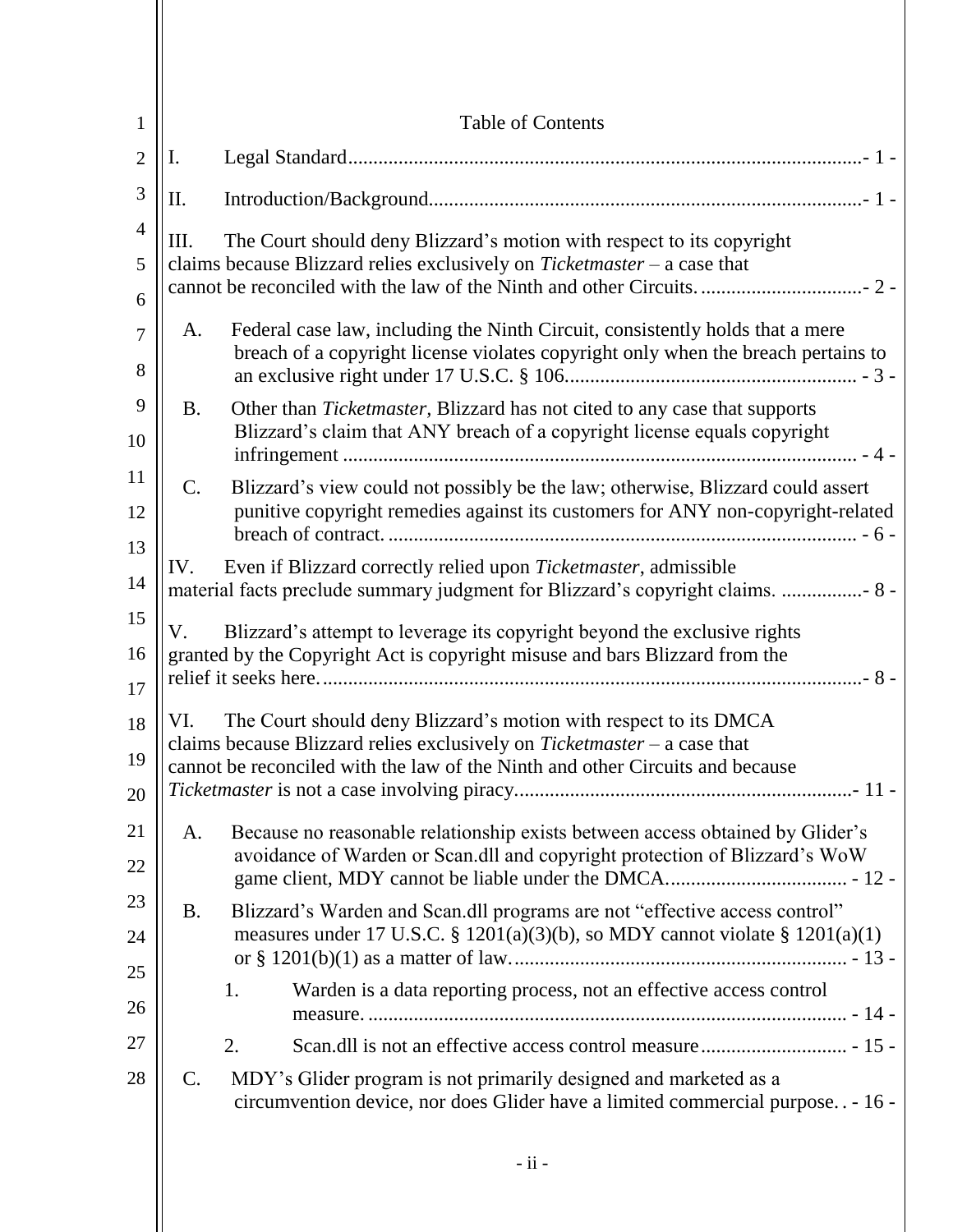| 1<br>$\overline{2}$ | VII.           | Because MDY has not acted improperly by creating, marketing and<br>selling its independently created aftermarket software to Blizzard's WoW<br>users, MDY has not tortiously interfered with Blizzard's contractual relations- 18 - |
|---------------------|----------------|-------------------------------------------------------------------------------------------------------------------------------------------------------------------------------------------------------------------------------------|
| 3                   | A.             | Because Blizzard's EULA and TOU are anti-competitive and restrain trade, a                                                                                                                                                          |
| 4                   |                | reasonable jury could find that Blizzard's agreements violate public policy . - 18 -                                                                                                                                                |
| 5                   | B.             | A reasonable jury could find that MDY did not act improperly by advertising and                                                                                                                                                     |
| 6<br>7              | $\mathbf{C}$ . | A reasonable jury could find that Donnelly was not motivated by a malicious                                                                                                                                                         |
| 8                   | D.             | A reasonable jury could find that MDY did not intend to interfere with Blizzard's                                                                                                                                                   |
| 9                   |                |                                                                                                                                                                                                                                     |
|                     | Ε.             |                                                                                                                                                                                                                                     |
| 10                  | VIII.          |                                                                                                                                                                                                                                     |
| 11                  |                |                                                                                                                                                                                                                                     |
| 12                  |                |                                                                                                                                                                                                                                     |
| 13                  |                |                                                                                                                                                                                                                                     |
| 14                  |                |                                                                                                                                                                                                                                     |
| 15                  |                |                                                                                                                                                                                                                                     |
| 16                  |                |                                                                                                                                                                                                                                     |
| 17                  |                |                                                                                                                                                                                                                                     |
| 18                  |                |                                                                                                                                                                                                                                     |
| 19                  |                |                                                                                                                                                                                                                                     |
| 20                  |                |                                                                                                                                                                                                                                     |
| 21                  |                |                                                                                                                                                                                                                                     |
| 22                  |                |                                                                                                                                                                                                                                     |
| 23                  |                |                                                                                                                                                                                                                                     |
| 24                  |                |                                                                                                                                                                                                                                     |
| 25                  |                |                                                                                                                                                                                                                                     |
| 26                  |                |                                                                                                                                                                                                                                     |
| 27                  |                |                                                                                                                                                                                                                                     |
| 28                  |                |                                                                                                                                                                                                                                     |
|                     |                |                                                                                                                                                                                                                                     |
|                     |                |                                                                                                                                                                                                                                     |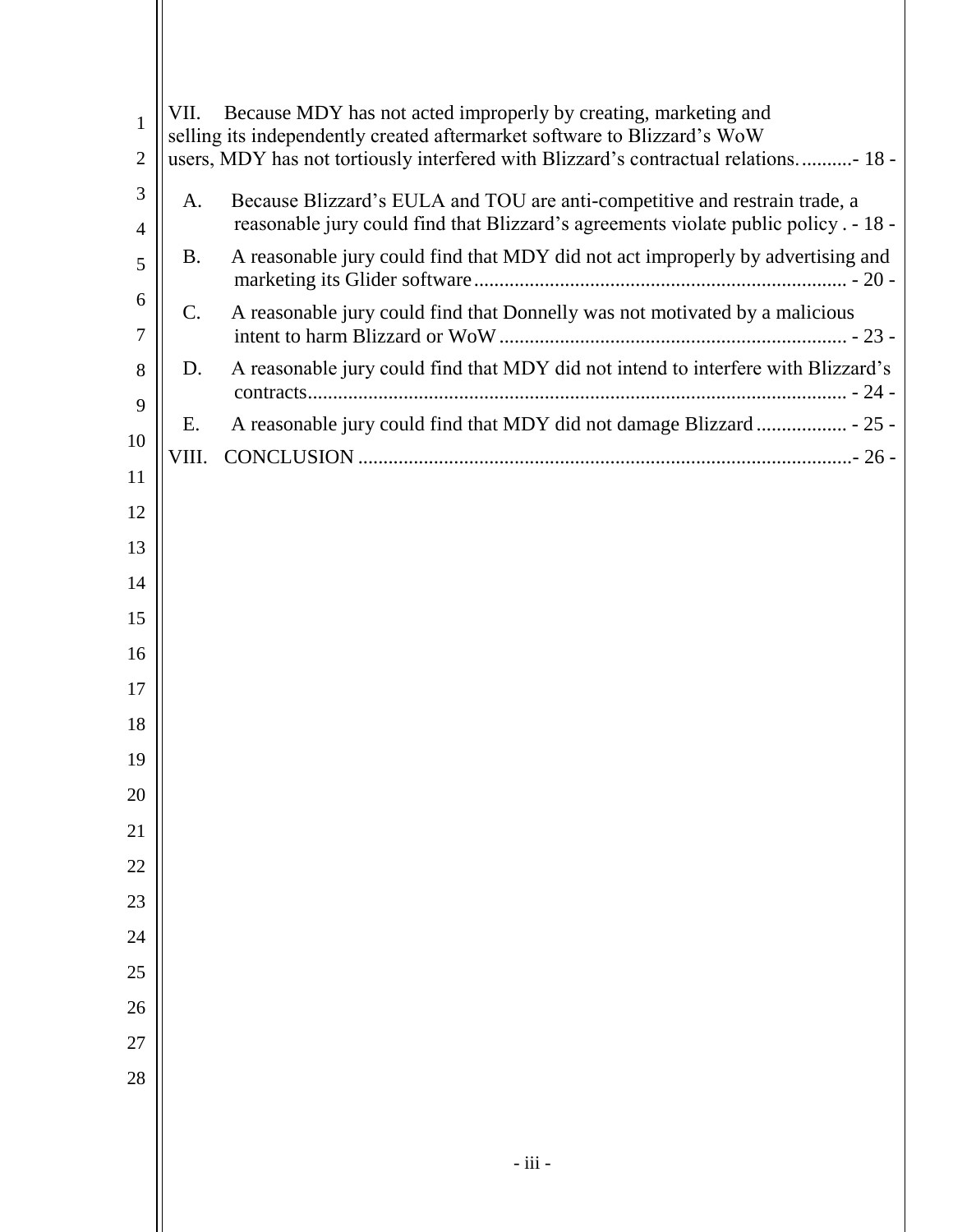1 2 3 4 5 6 Plaintiff MDY Industries, LLC ("MDY") and Third-Party Defendant, Michael Donnelly ("Donnelly") (collectively "MDY" or "plaintiffs") respond to the defendants' Blizzard Entertainment, Inc. ("Blizzard") and Vivendi Games, Inc. ("Vivendi") (collectively, "Blizzard") Motion for Summary Judgment. This response is supported by the separate Statement of Disputed Facts ("MDY's SDF") filed with this brief and the accompanying Memorandum of Points and Authorities.

### **MEMORANDUM OF POINTS AND AUTHORITIES**

## <span id="page-3-0"></span>**I. Legal Standard**

In the context of summary judgment, the Court should view disputed evidence in light most favorable to the nonmoving party.<sup>1</sup> The Court should deny Summary judgment if "a reasonable jury could return a verdict for the nonmoving party."<sup>2</sup>

# <span id="page-3-1"></span>**II. Introduction/Background**

15 16 17 18 19 20 21 At bottom, this is a contract case concerning how people who legally acquire and install Blizzard's WoW game software make use of that software's functionality (which gives a massive multiplayer video game experience). These users all have the legal right to install the WoW software onto their computer hard drives.<sup>3</sup> While on its face MAI *Systems Corp. v. Peak Computer, Inc* says that such installation technically involves copying the program from disks (or via permissible downloading from Blizzard), such "copying" does not require a finding of copyright infringement.<sup>4</sup>

22 23

7

8

9

10

11

12

13

14

Blizzard contracts with its users, via Blizzard's End User License Agreement

- 24  $\overline{a}$ 1 Fed.R.Civ.P. 56(c); *see, Celotex Corp. v. Catrett,* 477 U.S. 317, 322-23 (1986).
- 25 2 *Anderson v. Liberty Lobby, Inc.,* 477 U.S. 242, 248 (1986).
- 3 17 U.S.C. § 117.
- 26 4 *See, e.g., Sony Computer Entertainment v. Connectix Corp*., 203 F.3d 596, fn.9 (9th Cir.
- 27 28 2000)(noting that cases like *MAI Systems Corp. v. Peak Computer, Inc*., 991 F.2d 511 (9th Cir. 1993) do not apply when the relevant facts involve "reverse engineering to gain
- access to unprotected functional elements.")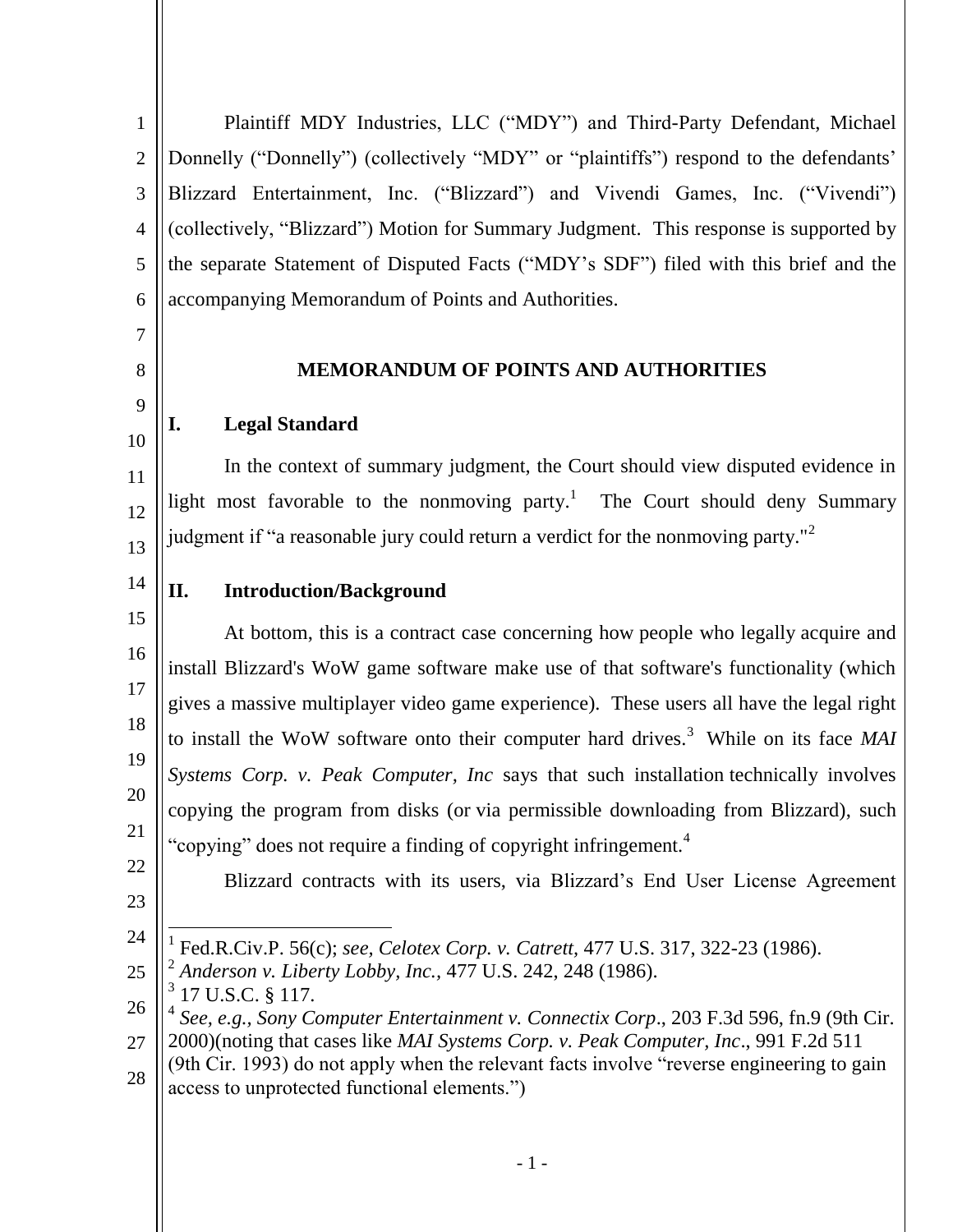1 2 3 4 5 6 7 ("EULA") and Terms of Use ("TOU"), in an attempt to regulate the way a person plays the game - the relevant provision here is Blizzard's demand that WoW players not play WoW with so-called "bot" programs that automate certain aspects of WoW's function. Blizzard believes that enforcement of this condition is important to its business model. As a matter of contract law, Blizzard may have an enforceable agreement with its users. The issue, however, is whether Blizzard can use copyright to enforce this particular aspect of Blizzard's business model.

8 9 10 11 12 13 14 15 The answer must be "No." Otherwise, copyright becomes the enforcer of every agreement regulating the use of commodities containing software, from automobiles to washing machines. Congress designed copyright laws to regulate the market for copies and performances of copyright-protected works. Copyright is not designed and is illequipped to serve as a general-business regulation statute.<sup>5</sup> Furthermore, Arizona common law does not enable Blizzard to control a company's legitimate efforts to sell a product on the open market under a tort theory of liability simply because Blizzard may object to the product and its effect on Blizzard's business model.

- 16
- 17
- 18

### <span id="page-4-0"></span>**III. The Court should deny Blizzard's motion with respect to its copyright claims because Blizzard relies exclusively on** *Ticketmaster –* **a case that cannot be reconciled with the law of the Ninth and other Circuits.**

19 20 21 22 23 24 Blizzard contends that copyright infringement occurs every time one of its customers breaches its EULA and the computer subsequently loads portions of Blizzard's World of Warcraft ("WoW") software into Random Access Memory ("RAM") – even if the EULA breach does not infringe an exclusive right granted by the Copyright Act.<sup>6</sup> Blizzard is legally incorrect. Breaching a EULA term violates copyright only if the breach also violates an exclusive right granted by the Copyright Act. Blizzard relies

25

 $\overline{a}$ 

5 *Sony Computer Entertainment v. Connectix Corp*., 203 F.3d 596, 607 (9th Cir.

- 26 27 2000)(copyright owners who want "a lawful monopoly on the functional concepts in its software,  $\lceil \cdot \rceil$  must satisfy the more stringent standards of the patent laws."
- 28 <sup>6</sup> See, Blizzard Ent., Inc. and Vivendi Games, Inc. Mot. For Sum. J. ("Blizzard's MSJ"), at 5-7.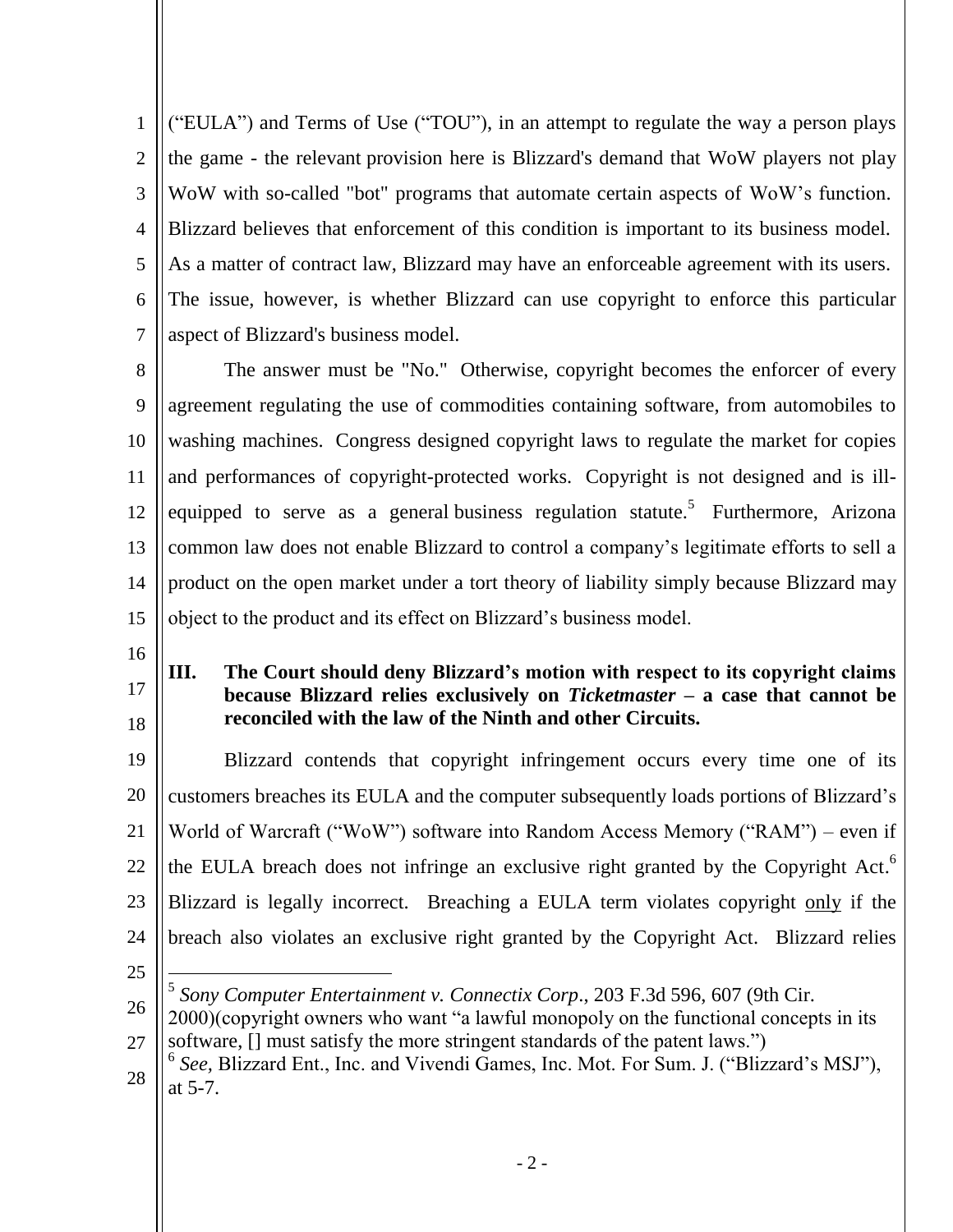1 2 3 upon *Ticketmaster LLC v. RMG Technologies, Inc.,* <sup>7</sup> which is not helpful because *Ticketmaster* cannot be reconciled with the balance of federal case law, including prevailing Ninth Circuit law.<sup>8</sup>

A. Federal case law, including the Ninth Circuit, consistently holds that a mere breach of a copyright license violates copyright only when the breach pertains to an exclusive right under 17 U.S.C. § 106.

7 8 9 10 11 12 13 14 15 The Ninth Circuit has consistently held that a "licensee infringes the owner's copyright if its use exceeds the scope of its license."<sup>9</sup> This statement does not mean that every copyright license breach violates copyright as Blizzard suggests it does. Rather, ―[T]he critical question is not the existence but the license's scope. The license must be construed in accordance with the *purposes* underlying federal copyright law."<sup>10</sup> In *S.O.S.*, the "use" the copyright owner complained about was the defendant's "copying and modification of the software. $i<sup>11</sup>$  The Court held the act of breaching the parties' license agreement led to copyright infringement because *the act itself* violated the Copyright Act.

16 17 18 19 20 The Ninth Circuit is not alone. In fact, the Federal Circuit cited *S.O.S*. in its ruling in *Storage Technology Corp. v. Custom Hardware Engineering and Consulting, Inc.*<sup>12</sup> *Storage Tech* viewed the *S.O.S.* as standing for "the entirely unremarkable position that ‗uses' that violate a license agreement constitute copyright infringement only when those

21

<span id="page-5-0"></span>4

5

6

- <sup>10</sup> *Id.* at 1087-88 (emphasis added); *accord Sony v. Connectix*, 203 F.3d at fn.9 (9th Cir.
- 25 26 2000)(noting that cases like *MAI Systems Corp. v. Peak Computer, Inc*., 991 F.2d 511 (9th Cir. 1993) must be construed within the greater context of copyright law and thus cannot be applied blindly).
- 27 <sup>11</sup> *S.O.S., Inc. v. Payday, Inc*., 886 F.2d at 1085.
- 28 <sup>12</sup> *Storage Technology Corp. v. Custom Hardware Eng'g. and Consulting, Inc*., 421 F.3d 1307 (Fed. Cir. 2005).

<sup>22</sup> 23  $\overline{a}$ 7 *Ticketmaster LLC v. RMG Techs., Inc*., 507 F.Supp.2d 1096 (C.D. Cal. 2007). <sup>8</sup> The District Court's ruling in *Ticketmaster* is on appeal to the Ninth Circuit. Oral argument is currently set for May 7, 2008.

<sup>24</sup> <sup>9</sup> See, e.g., S.O.S., Inc. v. Payday, Inc., 886 F.2d 1081, 1087 (9<sup>th</sup> Cir. 1989).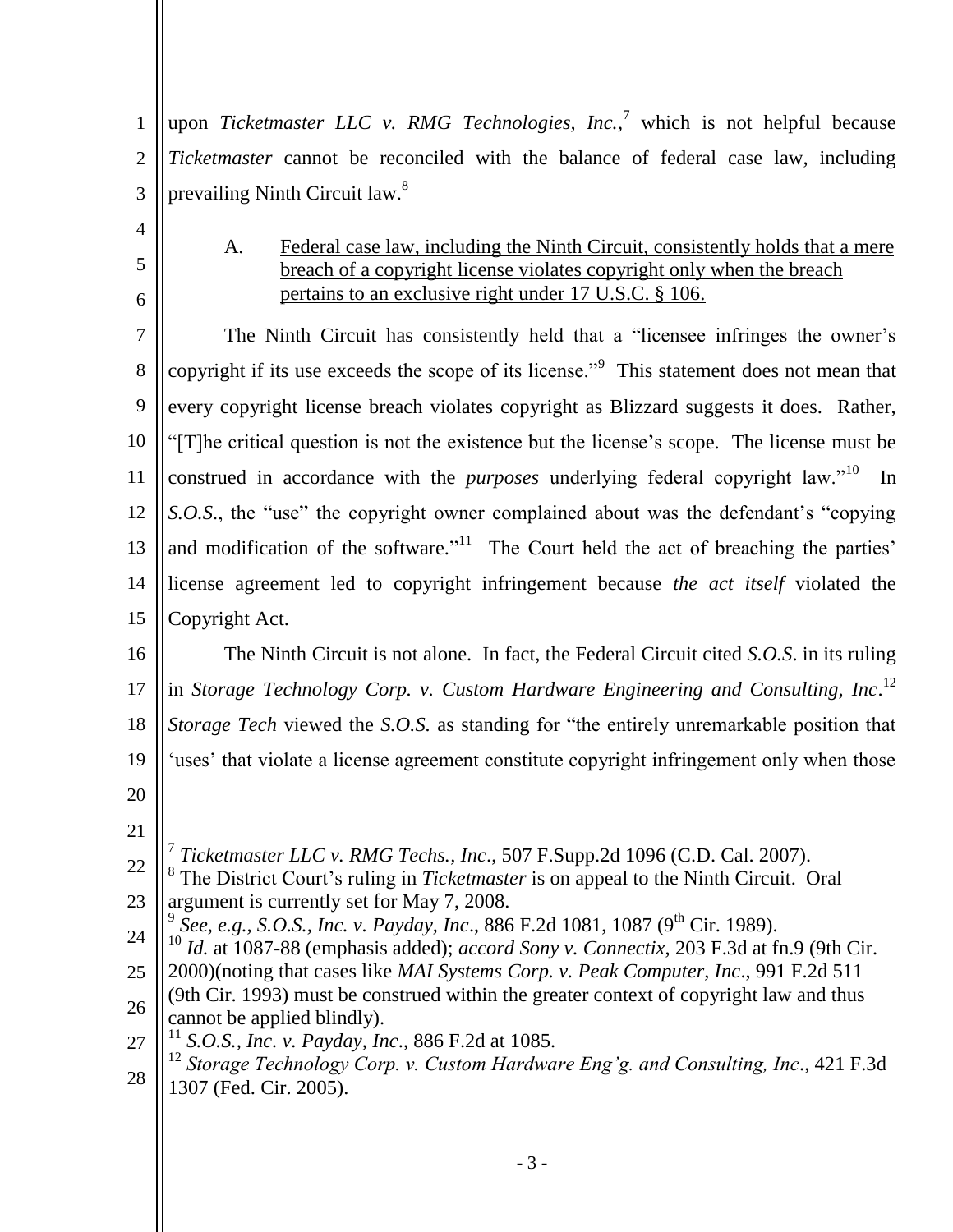1 2 uses would infringe in the absence of any license agreement at all.<sup>113</sup> Storage Tech explained why Blizzard's view of copyright law is overbroad: <sup>14</sup>

As an example, consider a license in which the copyright owner grants a person the right to make one and only one copy of a book with the caveat that the licensee may not read the last ten pages. Obviously, a licensee who made a hundred copies of the book would be liable for copyright infringement because the copying would violate the Copyright Act's prohibition on reproduction and would exceed the scope of the license. Alternatively, if the licensee made a single copy of the book, but read the last ten pages, the only cause of action would be for breach of contract, *because reading a work does not violate any right protected by copyright law*.

10 11 12 13 14 15 16 In this case, Blizzard alleges that its EULA grants the licensee the right to make copies of its WoW software by having it loaded into the licensee's RAM with the caveat that the licensee will not use "bot" programs such as Glider. As in *Storage Tech*, mere use of an independently-created aftermarket software program with WoW could not possibly infringe Blizzard's copyrights in WoW in the absence of Blizzard's EULA. Thus, when Blizzard's licensees play WoW with Glider, they are no different from the readers of "the last ten pages" in the *Storage Tech* example.

17 18 19 20 21 While the use of aftermarket third party software may exceed the EULA's scope, it does not violate Blizzard's protected rights under the copyright laws. As a result, the use of Glider does not facilitate a breach of Blizzard's copyrights under the EULA. Without primary copyright infringement, MDY can neither contributorily nor vicariously infringe Blizzard's copyrights as a matter of law.

<span id="page-6-0"></span>22 23

3

4

5

6

7

8

9

24

25

B. Other than *Ticketmaster,* Blizzard has not cited to any case that supports Blizzard's claim that ANY breach of a copyright license equals copyright infringement

Blizzard cites Ninth Circuit cases in support of its position, but none of them apply

26 27

28

 $\overline{a}$ <sup>13</sup> *Id.* at 1316.

<sup>14</sup> *Id.* (emphasis added).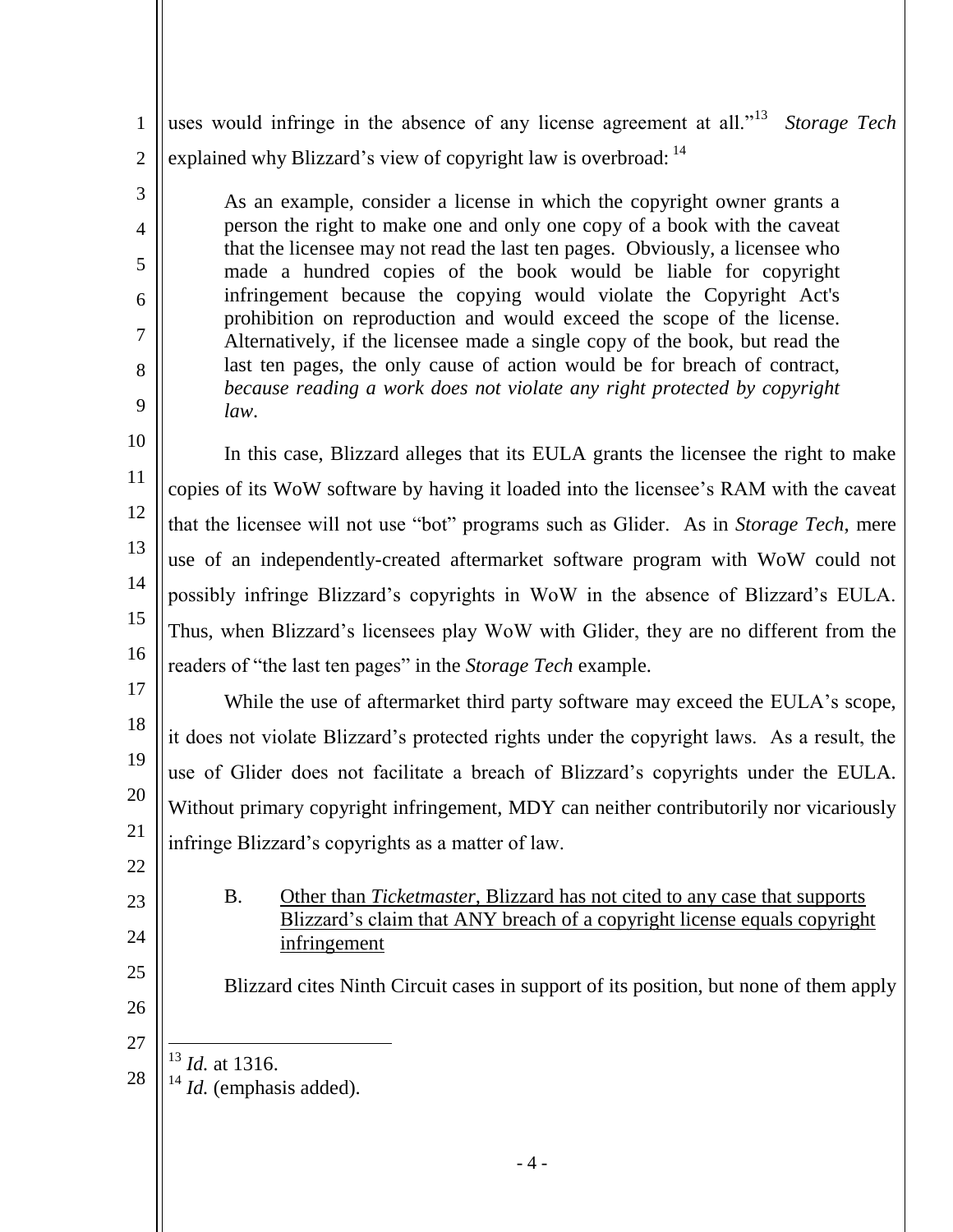1 2 3 4 5 6 7 8 9 10 to the present facts. For example, Blizzard cites *LGS Architects, Inc. v. Concordia Homes*<sup>15</sup> for the proposition that any copyright license breach is also a breach of contract. Upon closer inspection, however, *LGS Archictects*, *Inc.* does not stand for the broad purpose that Blizzard cites it for. In *LGS Architects*, Plaintiff LGS was an architectural firm, while the Defendant Concordia built homes.<sup>16</sup> LGS and Concordia entered into a licensing agreement that permitted Concordia to use certain of LGS's copyrighted architectural plans for a specified building project.<sup>17</sup> Concordia also used LGS's plans on a second project, not covered by their agreement.<sup>18</sup> The Court concluded that "Concordia exceeded the scope of its license when it used the four architectural plans in the construction" of the second project.<sup>19</sup>

11 12 13 14 15 16 17 18 19 20 21 22 In formulating its reasoning, the Ninth Circuit expressly stated that a "license *must be construed in accordance with the purposes underlying federal copyright law*. Chief among these purposes is the protection of the author's rights.<sup>220</sup> The Court explained that ―when a license is limited in scope, *exploitation of the copyrighted work* outside the specified limits constitutes infringement.<sup>221</sup> In *LGS*, Concordia's *copying* of the plans on a project that exceeded the license's scope is what led to the infringement. As stated in *Storage Tech*, Concordia's unauthorized copying comprised copyright infringement because the unauthorized activity would have been infringing even in the absence of the license agreement.<sup>22</sup> Unlike in the present case, however, Concordia did not merely breach a non-copyright related term in its license agreement. By copying the architectural plans, Concordia exceeded the copyright license's scope, and violated an exclusive right under 17 U.S.C. § 106.

23

24  $\overline{a}$ <sup>15</sup> LGS Architects, Inc. v. Concordia Homes, 434 F.3d 1150 (9<sup>th</sup> Cir. 2006). <sup>16</sup> *Id.* at 1151-52.

25 <sup>17</sup> *Id.*

<sup>18</sup> *Id*.

- 26 *Id.* at 1157-58.
- 27 28 *Id.* at 1157 (emphasis added), *citing, S.O.S., Inc. v. Payday, Inc.*, 886 F.2d at 1088). <sup>21</sup> *LGS Architects, Inc.,* 434 F.3d at 1156 (emphasis added).
- <sup>22</sup> *Storage Tech.,* 421 F.3d at 1316.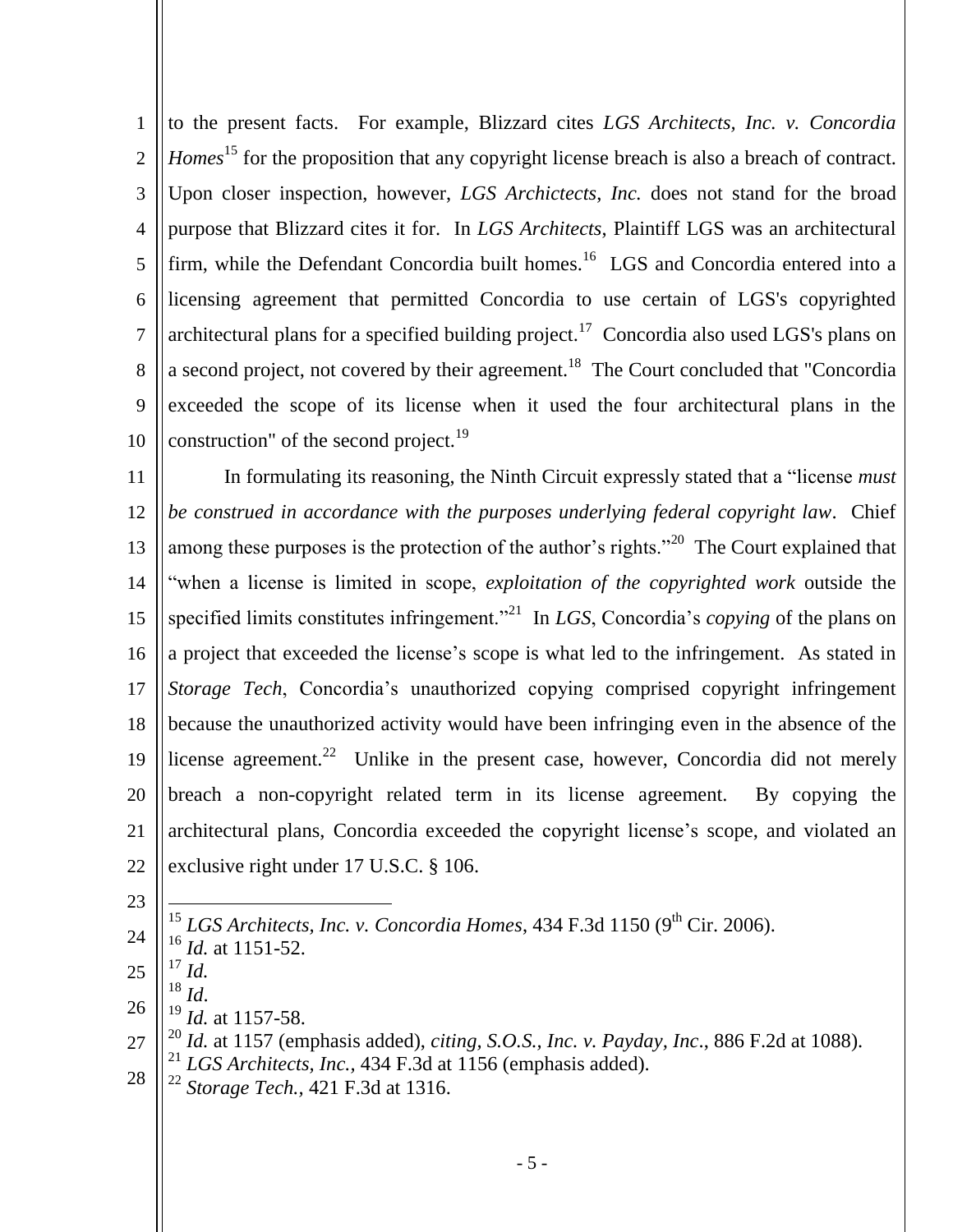<span id="page-8-0"></span>

| $\mathbf{1}$   | Blizzard also cites to Perfect 10, Inc. v. Amazon.com, Inc. <sup>23</sup> ; A&M Records, Inc. v.                                                                               |
|----------------|--------------------------------------------------------------------------------------------------------------------------------------------------------------------------------|
| $\overline{2}$ | <i>Napster</i> , <i>Inc.</i> <sup>24</sup> ; and <i>Metro-Goldwyn-Mayer Studios, Inc. v. Grokster, Ltd.</i> <sup>25</sup> Because                                              |
| 3              | none of those cases actually holds that any breach of a copyright license also violates the                                                                                    |
| $\overline{4}$ | Copyright Act, MDY can distinguish each of these cases with the present facts. In all of                                                                                       |
| 5              | those cases, Perfect 10, <sup>26</sup> A&M Records, <sup>27</sup> and Metro-Goldwyn-Mayer Studios, <sup>28</sup> the                                                           |
| 6              | accused directly violated an exclusive right under 17 U.S.C. § 106.                                                                                                            |
| 7              | In this light, Blizzard's desperately relies on Ticketmaster. If Ticketmaster were                                                                                             |
| 8              | the law, surely it would not be the only case to support Blizzard's position. If anything,                                                                                     |
| 9              | these cases further support MDY's position that a person commits copyright infringement                                                                                        |
| 10             | by exceeding a copyright license only if the act itself violates one of the exclusive rights                                                                                   |
| 11             | under 17 U.S.C. § 106. At a minimum, Ninth Circuit law cannot reconcile Blizzard's                                                                                             |
| 12             | claim <sup>29</sup> that a licensee is liable for copyright infringement for breaching any license term.                                                                       |
| 13             | Ticketmaster directly conflicts with every other federal circuit that has considered the                                                                                       |
| 14             | issue.                                                                                                                                                                         |
|                |                                                                                                                                                                                |
| 15             |                                                                                                                                                                                |
| 16             | $C$ .<br>Blizzard's view could not possibly be the law; otherwise, Blizzard could<br>assert punitive copyright remedies against its customers for ANY non-                     |
| 17             | copyright-related breach of contract.                                                                                                                                          |
| 18             | Blizzard contends that it's EULA "conditions users' ability to copy WoW on their                                                                                               |
| 19             | doing so within the license's scope of the license." <sup>30</sup> Blizzard notes that the "first"                                                                             |
|                |                                                                                                                                                                                |
|                | <sup>23</sup> Perfect 10, Inc. v. Amazon.com, Inc., 487 F.3d 701 (9 <sup>th</sup> Cir. 2007).                                                                                  |
| 20<br>21<br>22 | A&M Records, Inc. v. Napster, Inc., 239 F.3d 1004 (9 <sup>th</sup> Cir. 2001).                                                                                                 |
| 23             | Metro-Goldwyn-Mayer Studios, Inc. v. Grokster, Ltd., 545 U.S. 913 (2005).<br>In Perfect 10, the allegedly infringing act pertained to a search engine that facilitated         |
| 24             | the <i>distribution</i> of copyrighted photos.<br><sup>27</sup> In $A\&M$ Records, the allegedly infringing act involved the use of a software program                         |
| 25             | whose sole purpose was to facilitate the <i>distribution</i> of copyrighted music.                                                                                             |
| 26             | In Metro-Goldwyn-Mayer Studios, the allegedly infringing act involved the use of a<br>peer-to-peer file sharing program facilitating the distribution of copyrighted music and |
| 27             | movies.<br>29                                                                                                                                                                  |
| 28             | See Blizzard's MSJ, at 5.<br>30<br>Blizzard's MSJ at 6.                                                                                                                        |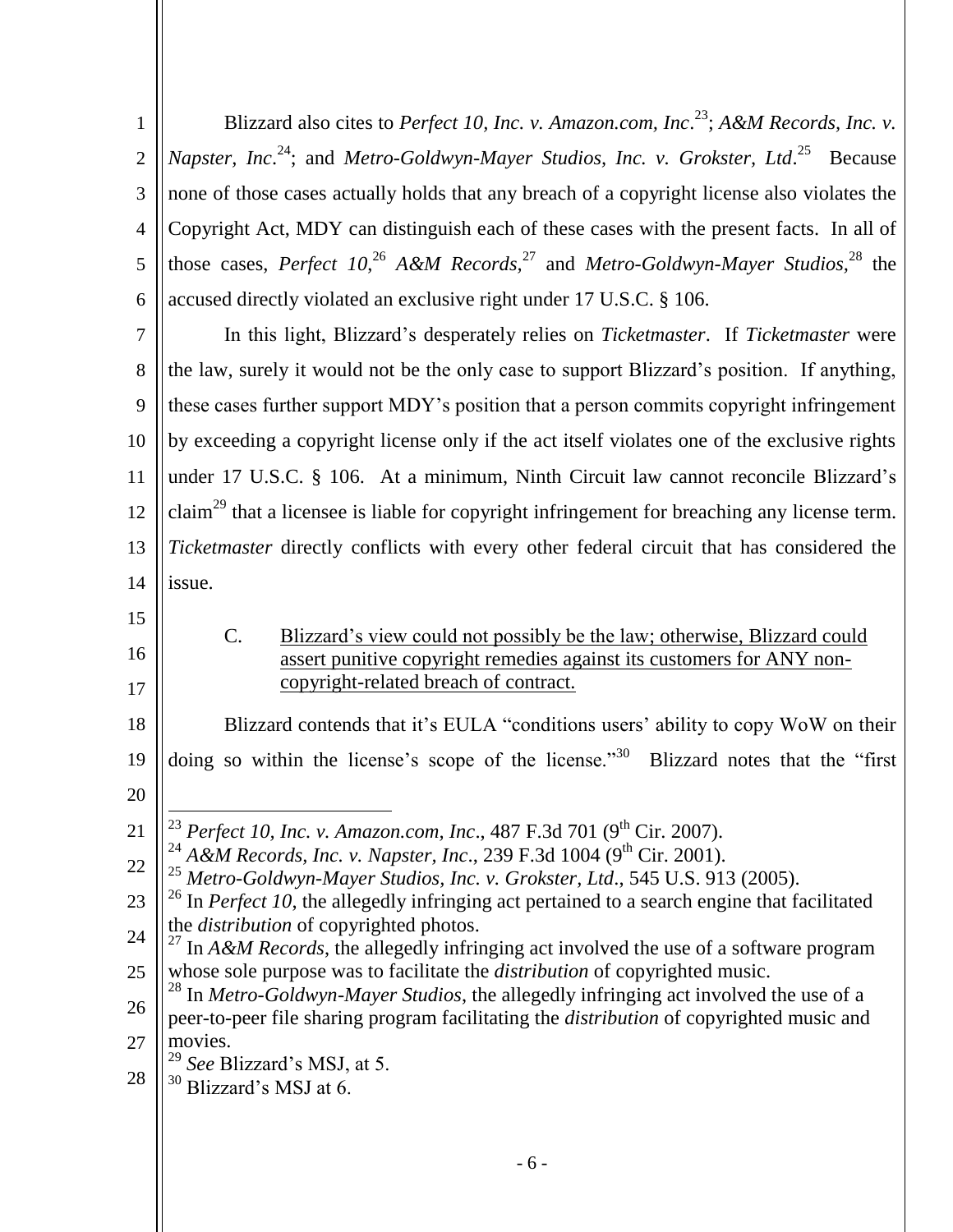| 1              | paragraph of the EULA states: 'IF YOU DO NOT AGREE TO THE TERMS OF THIS                                                                                |
|----------------|--------------------------------------------------------------------------------------------------------------------------------------------------------|
| $\overline{2}$ | AGREEMENT, YOU ARE NOT PERMITTED TO INSTALL, COPY, OR USE THE                                                                                          |
| 3              | GAME."" The EULA further notes that 'Any use, reproduction  of the Game not                                                                            |
| 4              | expressly authorized by the terms of this License Agreement is expressly prohibited." <sup>31</sup>                                                    |
| 5              | Under Blizzard's reading of <i>Ticketmaster</i> , Blizzard's EULA makes a breach of                                                                    |
| 6              | ANY term in the agreement a predicate for copyright infringement. If true, Blizzard                                                                    |
| $\tau$         | could recover for copyright infringement for violating the EULA/TOU if the user plays                                                                  |
| 8              | WoW after:                                                                                                                                             |
| 9              | Intentionally providing a false address or sharing the user's login information<br>with a third party (Paragraph 3 of Blizzard's current $TOU)^{32}$ ; |
| 10             | Providing matchmaking services while playing the game (TOU - Paragraph                                                                                 |
| 11             | $4(a)$ ;<br>"Attempting" to disrupt the game server (TOU - Paragraph $4(c)$ );                                                                         |
| 12             | Using a character name that impersonates a famous person (TOU - Paragraph                                                                              |
| 13             | $5(i)$ ;<br>Using vulgar language in Wow's chat feature (TOU - Paragraph 5(ii));                                                                       |
| 14             | Doing "anything that Blizzard considers contrary to 'the essence' of the                                                                               |
| 15             | program" (TOU - Paragraph 5(iii);<br>Selling, or even the mere "offering" to sell a user account to a third party (TOU                                 |
| 16             | - Paragraph 8).                                                                                                                                        |
| 17             | The Ninth Circuit cases described above, or other Circuit Court decisions like                                                                         |
| 18             | Storage Tech do not support Blizzard's position. This Court should reject Blizzard's                                                                   |
| 19             | argument that it can sue a user, much less a third party as in this case, for copyright                                                                |
| 20             | infringement simply by breaching or facilitating a breach of a non-copyright related term                                                              |
| 21             | in its EULA. The Court should deny Blizzard's Motion for Summary Judgment on the                                                                       |
| 22             | issues of contributory and vicarious copyright infringement against MDY.                                                                               |
| 23             |                                                                                                                                                        |
| 24             |                                                                                                                                                        |
| 25             |                                                                                                                                                        |
| 26             |                                                                                                                                                        |
| 27             | <sup>31</sup> Blizzard's Statement of Facts in Support of its Motion for Summary Judgment<br>"Blizzard's SOF") ¶ 89-90.                                |
| 28             | MDY's SDF - Exhibit T.                                                                                                                                 |
|                |                                                                                                                                                        |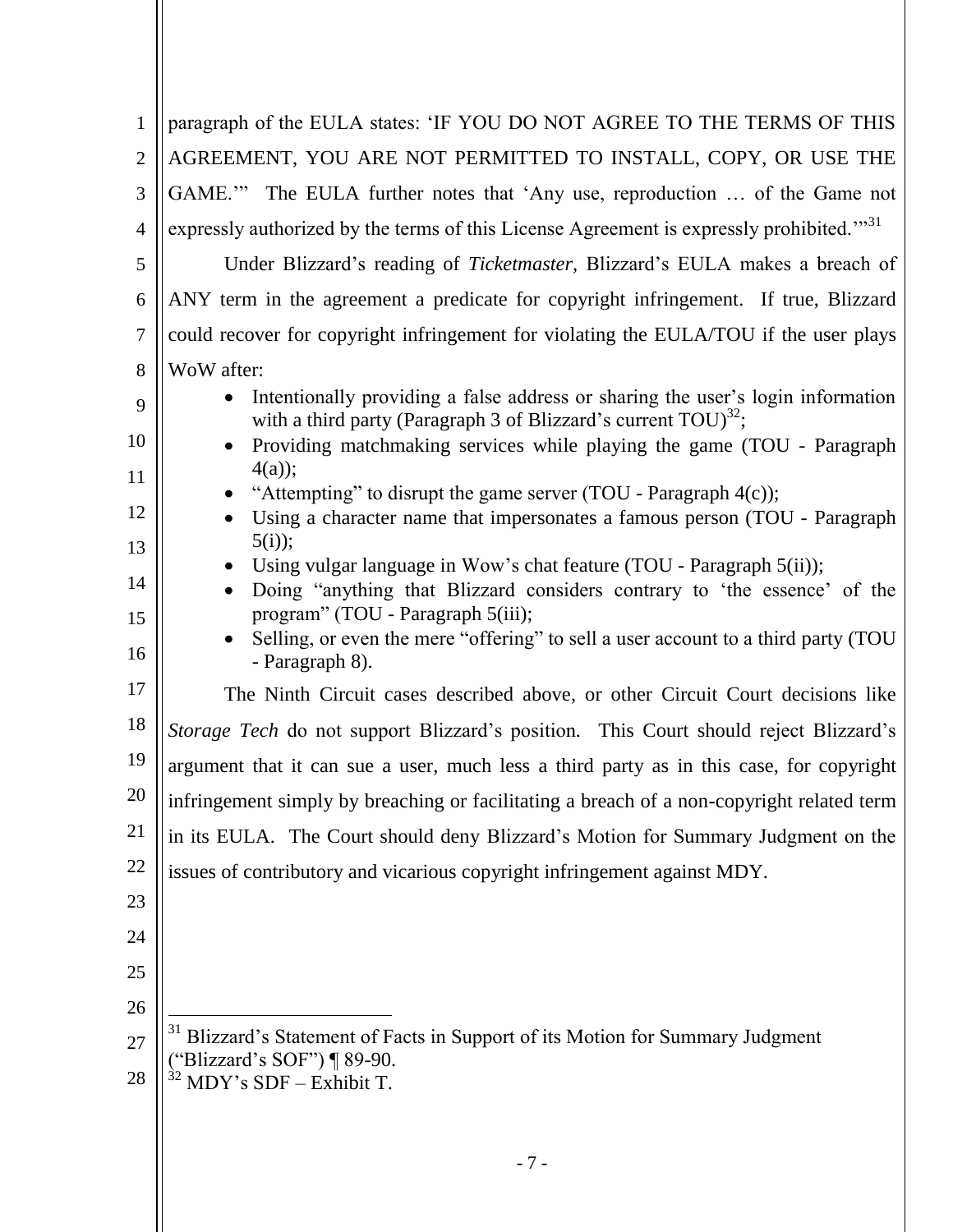| ă |  |
|---|--|

# <span id="page-10-0"></span>**IV. Even if Blizzard correctly relied upon** *Ticketmaster***, admissible material facts preclude summary judgment for Blizzard's copyright claims.**

<span id="page-10-1"></span>2 3 4 5 6 7 8 9 10 11 12 13 14 15 16 17 18 19 20 21 22 23 24 25 26 27 28 For example, the parties dispute whether Blizzard has ever terminated one of its licenses pursuant to the EULA's terms.<sup>33</sup> The parties dispute the EULA or TOU precluded "bots."<sup>34</sup> The parties dispute that terms Blizzard contends MDY's customers breached were within the reasonable expectations of MDY or its customers as required under Arizona law.<sup>35</sup> Finally, a factual dispute exists regarding whether the "RAM copying" Blizzard alleges here is the same as the RAM copying from *MAI* decision.<sup>36</sup> **V. Blizzard's attempt to leverage its copyright beyond the exclusive rights granted by the Copyright Act is copyright misuse and bars Blizzard from the relief it seeks here.** Copyright misuse occurs when a copyright owner attempts to leverage its copyright in a manner that exceeds the Copyright Act's statutory grant.<sup>37</sup> Here, Blizzard misuses its copyrights by asserting copyright violations as the basis of all of its claims against MDY. More specifically, Blizzard's unilateral and restrictive licensing scheme, i.e., its EULA and TOU, is a transparent attempt to bootstrap the Copyright Act's powerful remedies onto mere breaches of contract. While Blizzard attempts to justify its actions under the guise of "protecting its business," the manner in which Blizzard acts here constitutes copyright misuse.<sup>38</sup> Moreover, under the facts presently before the  $\overline{a}$  $33$  MDY'S Statement of Disputed Facts ("SDF") ¶ 71.  $34$  MDY'S SDF ¶ 74. <sup>35</sup> MDY'S SDF ¶ 74-75; s*ee, Darner Motor Sales v. Universal Underwriters*, 140 Ariz. 383 (1984)(terms of adhesion contracts that are not within the reasonable expectations of the non-drafter are not enforceable).  $36$  MDY's SDF ¶ 142. <sup>37</sup> *A & M Records, Inc. v. Napster, Inc*., 239 F.3d 1004, 1026-27 (9th Cir. 2001)(noting, ―The defense of copyright misuse forbids a copyright holder from "secur[ing] an exclusive right or limited monopoly not granted by the Copyright Office." <sup>38</sup> *See Lasercomb America, Inc. v. Reynolds,* 911 F.2d 970, 979 (4th Cir. 1990) (expressly rejecting Blizzard's notion: "The need of [the first creator] to protect its investment does not outweigh the public's right under our system to expect competition and the benefits that flow therefrom…").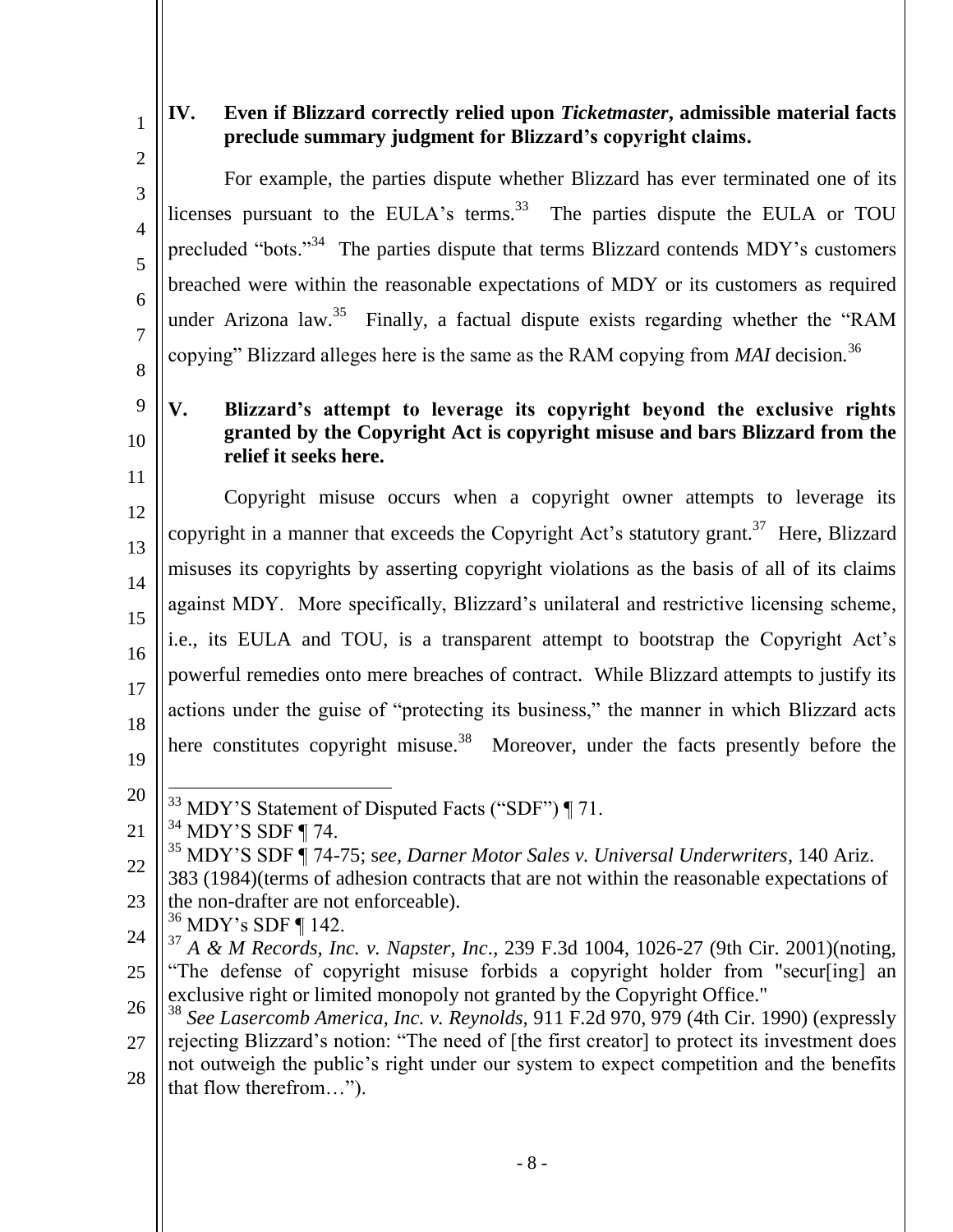Court, MDY's business, not Blizzard's, is the business the law should protect.

2 3 4 5 6 7 8 9 10 11 12 13 The Fourth Circuit first expressly recognized Copyright misuse in *Lasercomb*  America, Inc. v. Reynolds.<sup>39</sup> Other Circuits, including the Ninth Circuit, have since adopted *Lasercomb's* misuse doctrine.<sup>40</sup> In *Lasercomb*, the plaintiff developed a software program that assisted in the making of steel rule dies used to cut cardboard for folding into boxes and cartons.<sup>41</sup> After obtaining a copy of plaintiff's software, defendants created a competing program that "was almost entirely a direct copy of [plaintiff's program], and marketed it as its own CAD/CAM die-making software."<sup>42</sup> The trial court entered judgment for plaintiff and awarded damages to plaintiff – including punitive damages -- for copyright infringement and fraud. Despite expressly noting that ―there is no question that defendants engaged in unauthorized copying, and the purposefulness of their unlawful action is manifest from their deceptive practices," the Fourth Circuit reversed on the basis of plaintiff's copyright misuse.<sup>43</sup>

14 15 16 17 18 Because of the restrictive software license that plaintiff unilaterally tied to plaintiff's software, the Fourth Circuit reversed.<sup>44</sup> In pertinent part, the *Lasercomb* license barred its licensees from writing, developing, producing or selling computer assisted die making software.<sup>45</sup> In effect, the *Lasercomb* license restricted the independent original creation of other software programs.<sup>46</sup> The court noted that terms in

19

1

20

 $\overline{a}$ 

21

- 25 <sup>42</sup> *Id.*
- 26 <sup>43</sup> *Id.* at 971, 979.
- 27 <sup>44</sup> *Id.* at 973.
- <sup>45</sup> *Id.*
- 28 <sup>46</sup> *Id.* at 978.

<sup>&</sup>lt;sup>39</sup> 911 F.2d 970, 978 (4th Cir. 1990).

<sup>22</sup> 23 24 <sup>40</sup> *A & M Records, Inc. v. Napster, Inc*., 239 F.3d 1004, 1026-27 (9th Cir. 2001); *Practice Mgmt. Info. Corp. v. American Med, Assoc*., 121 F.3d 516 (9th Cir. 1997); *see, also, DSC Communications Corp, v. DGI Technologies, Inc*.,81 F.3d 597, 600-01 (5th Cir. 1996); *Video Pipeline, Inc. v. Buena Vista Home Entertainment, Inc*., 342 F.3d 191, 204 (3d Cir. 2003). <sup>41</sup> *Lasercomb,* 911 F.2d at 971.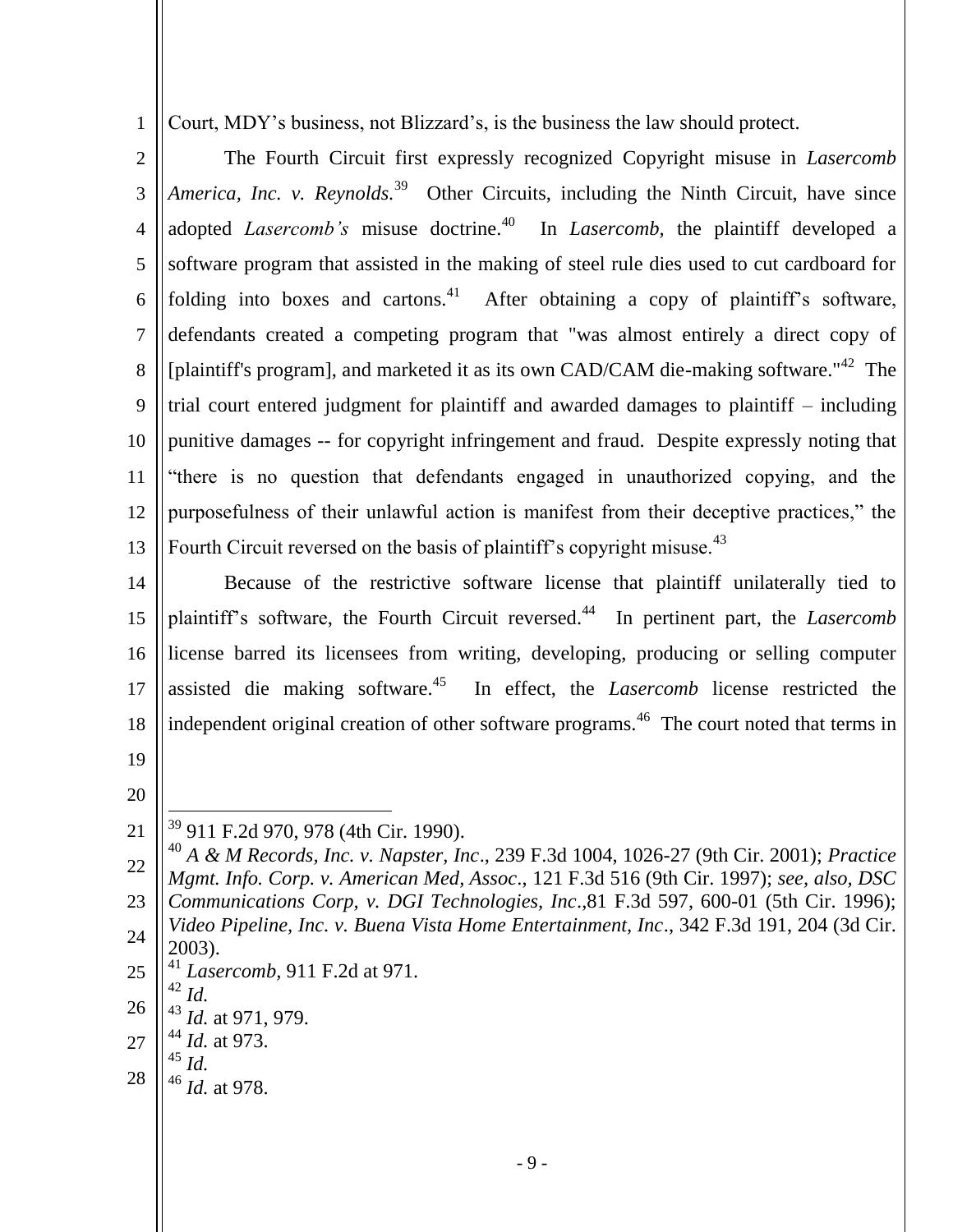1 2 3 a licensing agreement designed to protect *copying* were permissible.<sup>47</sup> But going beyond statutory copyrights to stifle the independent origination of different software impermissibly violated public policy:

The misuse arises from Lasercomb's attempt to use its copyright in a particular expression, the Interact software, to control competition in an area outside the copyright, i.e., the idea of computer-assisted die manufacture, regardless of whether such conduct amounts to an antitrust violation.<sup>48</sup>

8 9 10 11 12 13 14 15 16 17 18 The doctrine of copyright misuse arises from two foundational, yet divergent policies: competition and innovation.<sup>49</sup> On one hand, promoting competition is the foundation of our legal-economic system.<sup>50</sup> On the other hand, encouraging innovation is the foundation of both our copyright and patent systems.<sup>51</sup> To encourage innovation and creativity, our copyright and patent systems grant limited statutory monopolies that prevent direct competition for the statutory term of protection.<sup>52</sup> The patent and copyright systems not only permit indirect competition in the form of competing inventions and works of authorship, the law encourages it.<sup>53</sup> The incentives of these limited monopolies promote not only the creation of the first invention or work of authorship, but subsequent ones as well. As a result, copyright misuse occurs once a copyright owner seeks to impose contractual restrictions that impede or prevent a person

19

4

5

6

7

<sup>48</sup> *See id.* at at 979.

22 23 <sup>49</sup> *See id.* at 977 ("A patent or copyright is often regarded as a limited monopoly – an exception to the general public policy against restraints of trade.")

- 24 <sup>50</sup> *Id.*
- 25 26 51 *See id.* at 974-975 (for the evolution of our copyright and patent laws); s*ee also, e.g., Video Pipeline*, 342 F.3d at 204 ("the underlying policy rationale for the misuse doctrine set out in the Constitution's Copyright and Patent Clause: `to promote the Progress of Science and useful Arts,'" *quoting* U.S. Const. art. I, § 8, cl. 8.)
- 27 <sup>52</sup> See Lasercomb, 911 F.2d at 975 ("To encourage such efforts, society grants authors exclusive rights in their works for a limited time."
- 28 <sup>53</sup> See e.g., Sega Enterprises Ltd. v. Accolade, Inc., 977 F.2d 1510, 1523 (9<sup>th</sup> Cir. 1992).

<sup>20</sup> 21  $\overline{a}$ <sup>47</sup> *Id.* ("Lasercomb undoubtedly has the right to protect against copying of the Interact code.")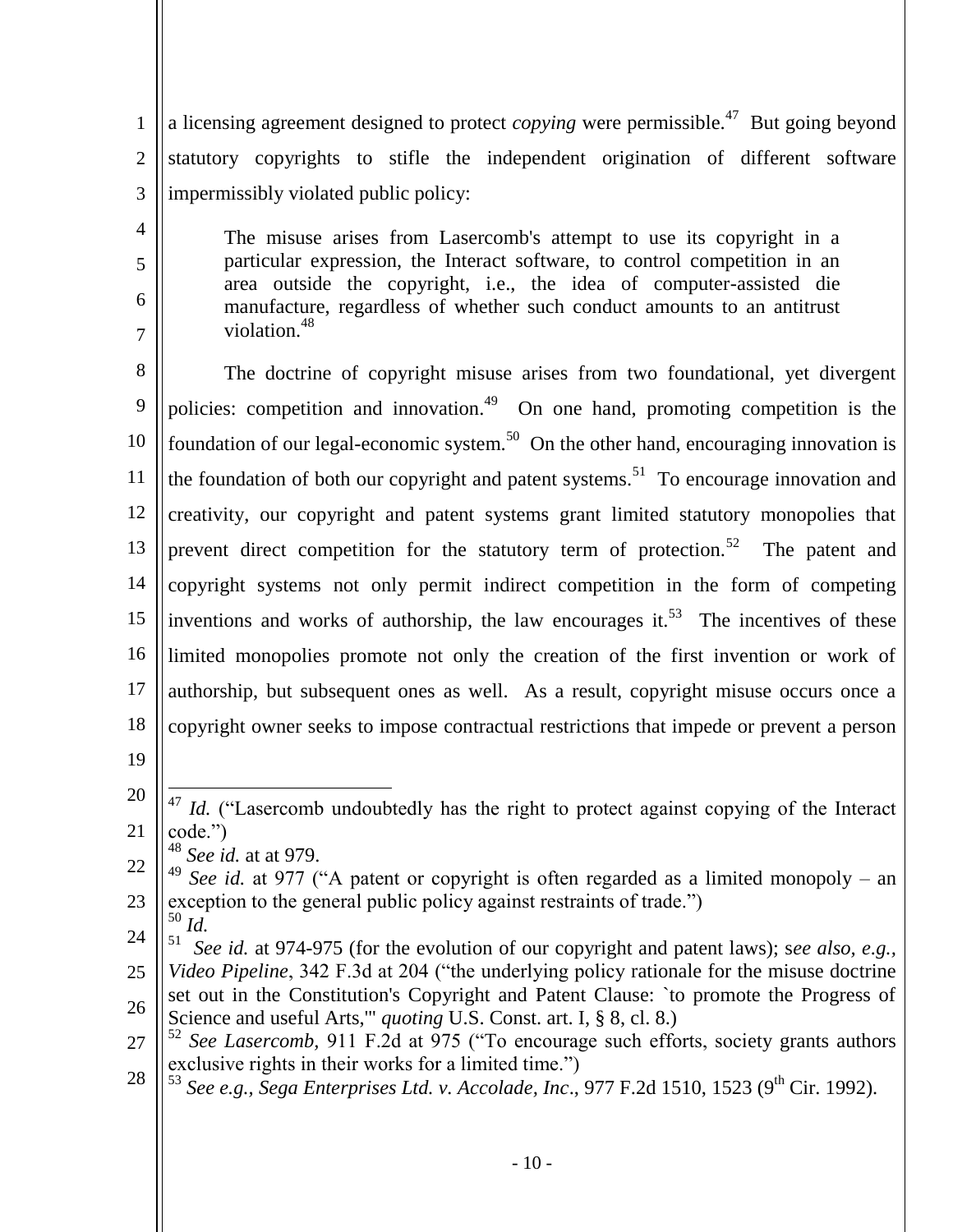1 from creating and disseminating newer and non-infringing convrighted works.<sup>54</sup>

| $\overline{2}$ | In this case, Blizzard complains that "bots" harm its business model. <sup>55</sup> To protect                                                         |
|----------------|--------------------------------------------------------------------------------------------------------------------------------------------------------|
| 3              | its business model, Blizzard now requires that its licensees agree not to use bots. The                                                                |
| $\overline{4}$ | Copyright Act does not, however, grant Blizzard the right to control whether or not its                                                                |
| 5              | users can use bots, <sup>56</sup> any more than it gives book publishers the right to control where,                                                   |
| 6              | when, or with what owners of copies can read their books. As such, Blizzard misuses its                                                                |
| $\tau$         | copyrights by attempting to control its licensees' use of independently created and                                                                    |
| 8              | noninfringing third party software. <sup>57</sup>                                                                                                      |
| 9              | Blizzard's misuse here is not the first time Blizzard has misused its copyrights to                                                                    |
| 10             | protect its business model. <sup>58</sup> From November, 2005 through January, 2005, Blizzard                                                          |
| 11             | unsuccessfully tried to use its EULA to misuse its copyright against a third-party who                                                                 |
| 12             | tried to do nothing more than sell a book that detailed how to level a WoW character                                                                   |
| 13             | from 1 to 70 in only eight days. <sup>59</sup>                                                                                                         |
| 14             | VI.                                                                                                                                                    |
| 15             | The Court should deny Blizzard's motion with respect to its DMCA claims<br>because Blizzard relies exclusively on Ticketmaster – a case that cannot be |
| 16             | reconciled with the law of the Ninth and other Circuits and because<br><i>Ticketmaster</i> is not a case involving piracy.                             |
| 17             |                                                                                                                                                        |
| 18             | Blizzard contends that mere circumvention of any software protection measure                                                                           |
| 19             | violates the DMCA. Again, Blizzard overstates the law. Only circumvention <i>coupled</i>                                                               |
| 20             | with access to a protected work to facilitate a copyright violation creates liability under                                                            |

<span id="page-13-0"></span>21

22 23 <sup>55</sup> Whether or not Blizzard is actually being harmed is questionable. Admissible evidence suggests that Blizzard actually benefits from Glider. MDY'S SDF ¶¶ 92, 121-31.

- 24  $56$  A "copyright protects originality rather than novelty or invention — conferring only ‗the sole right of multiplying copies.'‖ *Mazer v. Stein*, 347 U.S. 201, 217 (1954); *accord*
- 25 17 U.S.C. § 106.
- 26  $57$  "Unlike a patent, a copyright gives no exclusive right to the art disclosed; protection is given only to the expression of the idea — not the idea itself." Mazer v. Stein, 347 U.S.
- 27 201, 217 (1954).
	- <sup>58</sup> *See,* MDY's SDF ¶¶ 143-46.
- 28  $59$  The details of Blizzard's illegal acts are detailed in MDY's SDF  $\P$  143-46.

 $\overline{a}$ <sup>54</sup> *See Lasercomb,* 911 F.2d at 979.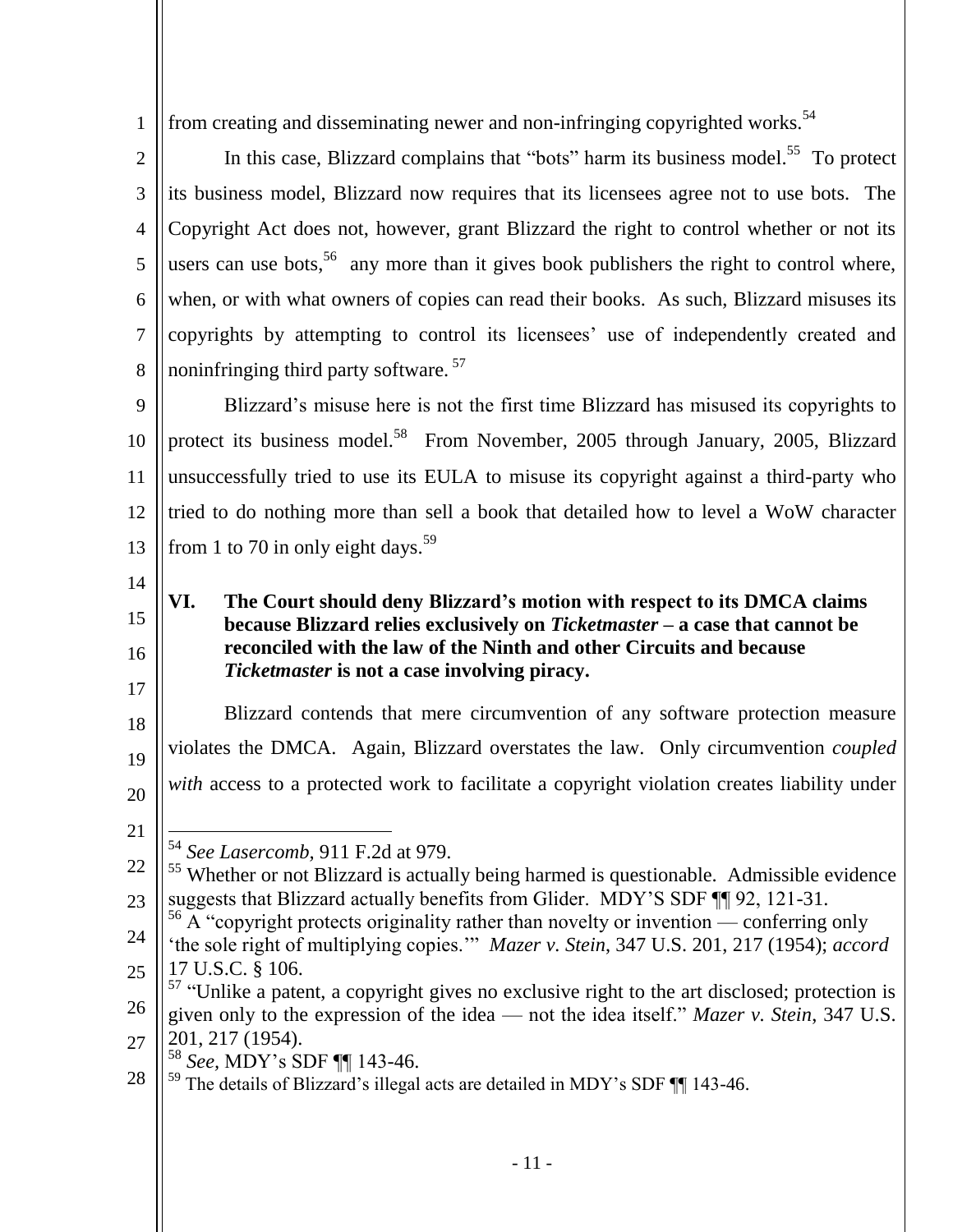1 2 3 the DMCA. As before, although Blizzard's relies on *Ticketmaster LLC v. RMG Technologies, Inc.,* <sup>60</sup> the balance of federal case law, including prevailing Ninth Circuit law rejects *Ticketmaster's* holdings.

<span id="page-14-0"></span>4

5

6

A. Because no reasonable relationship exists between access obtained by Glider's avoidance of Warden or Scan.dll and copyright protection of Blizzard's WoW game client, MDY cannot be liable under the DMCA.

7 8 9 10 11 12 13 14 As discussed in more detail in MDY's Motion for Summary Judgment, the DMCA does not extend to *every* act of electronic circumvention.<sup>61</sup> The DMCA extends only to circumvention measures that enable access to a protected work for the purpose of illegal copying, i.e., pirating works. In other words, the DMCA requires a nexus between "access" and the "protection" offered by copyright. No nexus exists – and DMCA liability does not attach – when efforts to circumvent technological protection *merely enable rightful access* to a protected work for the purpose of using it without copying, making derivative works, or distributing the work. $62$ 

15 16 17 In addition to *Chamberlain Group v. Skylink Technologies*, <sup>63</sup> the Sixth Circuit in *Lexmark* held that a person must have a "purpose" to facilitate the piracy of protected content to violate the DMCA. The Court stated,

18 19 20 21 22 23 24 ―Lexmark would have us read this statute in such a way that any time a manufacturer intentionally circumvents any technological measure and accesses a protected work it necessarily violates the statute regardless of its "purpose." Such a reading would ignore the precise language — "for the purpose of" — as well as the main point of the DMCA — *to prohibit the pirating of copyright-protected works* such as movies, music, and computer programs. If we were to adopt Lexmark's reading of the statute, manufacturers could potentially create monopolies for replacement parts simply by using similar, but more creative, lock-out codes. Automobile

- 25  $\overline{a}$ <sup>60</sup> *Ticketmaster LLC v. RMG Techs., Inc*., 507 F.Supp.2d 1096 (C.D. Cal. 2007).  $<sup>61</sup>$  MDY's MSJ at 14-17.</sup>
- 26 <sup>62</sup> *See id.; see also, Chamberlain Group v. Skylink Technologies,* 381 F.3d 1178, 1195
- 27 (Fed. Cir. 2004)(emphasis ours); *accord Nordstrom Consulting, Inc. v. M & S*
- 28 *Technologies,* at 16 (N.D.Ill. 3-4-2008)(following *Chamberlain* and *Storage Tech.)*.
- <sup>63</sup> *See* MDY's MSJ at 16-17 for a discussion of the *Chamberlain* case.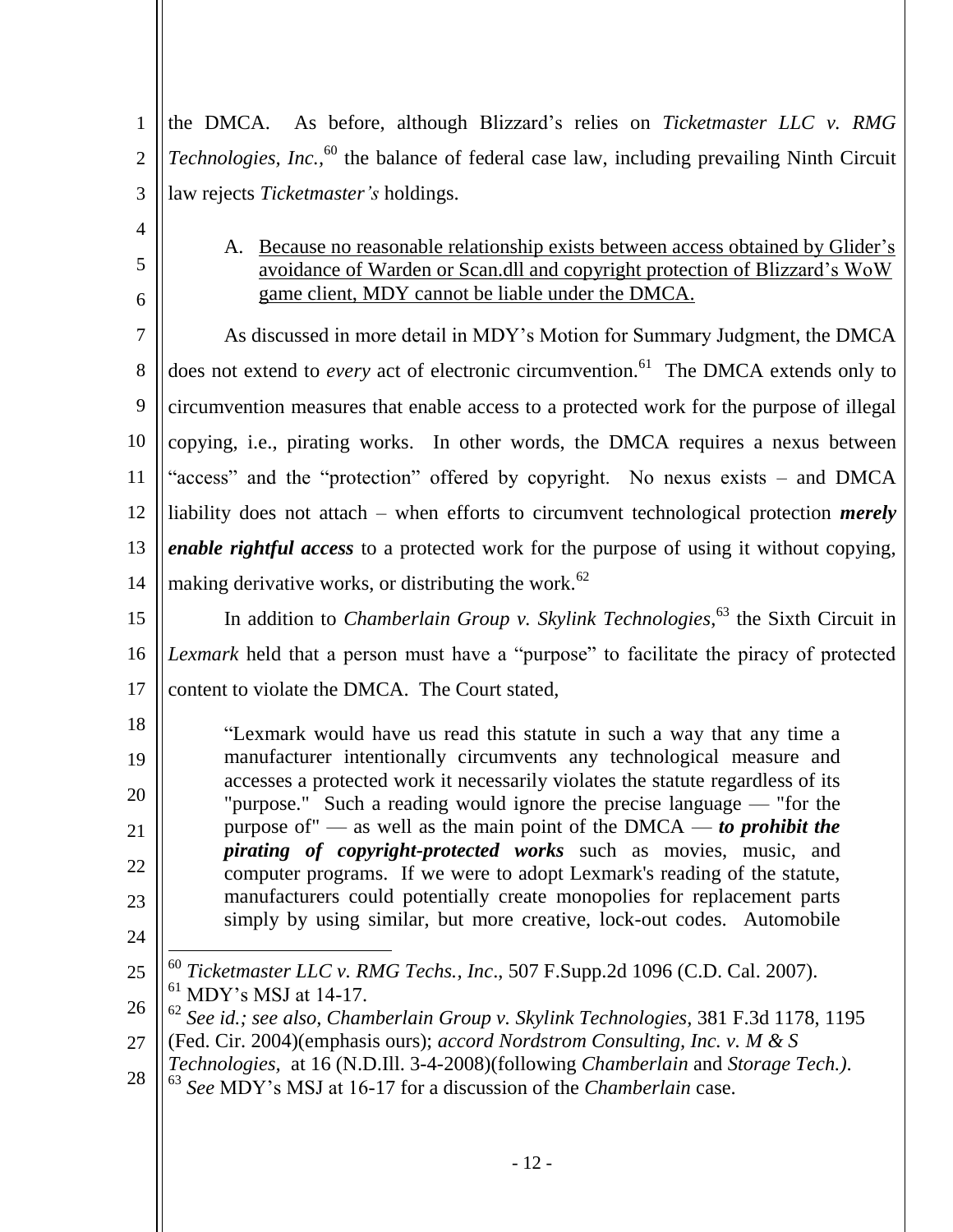<span id="page-15-0"></span>

| $\mathbf{1}$<br>$\overline{2}$<br>3<br>4<br>5 | manufacturers, for example, could control the entire market of replacement<br>parts for their vehicles by including lock-out chips. Congress did not<br>intend to allow the DMCA to be used offensively in this manner, but rather<br>only sought to reach those who circumvented protective measures "for the<br>purpose" of pirating works protected by the copyright statute. Unless a<br>plaintiff can show that a defendant circumvented protective measures for<br>such a purpose, its claim should not be allowed to go forward." <sup>64</sup> |
|-----------------------------------------------|--------------------------------------------------------------------------------------------------------------------------------------------------------------------------------------------------------------------------------------------------------------------------------------------------------------------------------------------------------------------------------------------------------------------------------------------------------------------------------------------------------------------------------------------------------|
| 6                                             | In this case, Blizzard cannot argue that Glider facilitates infringement of                                                                                                                                                                                                                                                                                                                                                                                                                                                                            |
| $\overline{7}$                                | Blizzard's exclusive rights under the Copyright Act for its WoW game client software. <sup>65</sup>                                                                                                                                                                                                                                                                                                                                                                                                                                                    |
| 8                                             | Likewise, Blizzard cannot argue that its server software is easier to copy or distribute by                                                                                                                                                                                                                                                                                                                                                                                                                                                            |
| 9                                             | a player using Glider. Or, that its game client is more vulnerable to unauthorized copying                                                                                                                                                                                                                                                                                                                                                                                                                                                             |
| 10                                            | or distribution by players who use Glider. To the extent such dispute exists, such dispute                                                                                                                                                                                                                                                                                                                                                                                                                                                             |
| 11                                            | would preclude summary judgment.                                                                                                                                                                                                                                                                                                                                                                                                                                                                                                                       |
| 12                                            | Blizzard's Warden and Scan.dll programs are not "effective access control"<br><b>B.</b>                                                                                                                                                                                                                                                                                                                                                                                                                                                                |
| 13                                            | measures under 17 U.S.C. § 1201(a)(3)(b), so MDY cannot violate §                                                                                                                                                                                                                                                                                                                                                                                                                                                                                      |
| 14                                            | $1201(a)(1)$ or § 1201(b)(1) as a matter of law.                                                                                                                                                                                                                                                                                                                                                                                                                                                                                                       |
| 15                                            | 17 U.S.C. § 1201(a)(2) requires that Blizzard's Warden and Scan.dll software                                                                                                                                                                                                                                                                                                                                                                                                                                                                           |
| 16                                            | programs "effectively control access" to its WoW client software code or the Blizzard                                                                                                                                                                                                                                                                                                                                                                                                                                                                  |
| 17                                            | server code. Recall, evading Warden does NOT give access to the server CODE but only                                                                                                                                                                                                                                                                                                                                                                                                                                                                   |
| 18                                            | the code's functionality, as in <i>Chamberlain</i> and <i>Lexmark</i> . <sup>66</sup> Technological measures that                                                                                                                                                                                                                                                                                                                                                                                                                                      |
| 19                                            | restrict one form of access, but leave another route wide do not "effectively control                                                                                                                                                                                                                                                                                                                                                                                                                                                                  |
| 20                                            | access" and do not give rise to DMCA liability. <sup>67</sup> Likewise, when a technological                                                                                                                                                                                                                                                                                                                                                                                                                                                           |
| 21                                            | measure controls a third-party's ability to make use of a computer software code, but                                                                                                                                                                                                                                                                                                                                                                                                                                                                  |
| 22                                            | does not control the third-party's ability to access the software code to read or copy the                                                                                                                                                                                                                                                                                                                                                                                                                                                             |
| 23                                            | code, the technological measure is not an effective access control measure, because it is                                                                                                                                                                                                                                                                                                                                                                                                                                                              |
| 24                                            | the <i>code</i> , not the code's functionality, that copyright protects. <sup>68</sup>                                                                                                                                                                                                                                                                                                                                                                                                                                                                 |
| 25                                            |                                                                                                                                                                                                                                                                                                                                                                                                                                                                                                                                                        |
| 26                                            | 64<br>Lexmark, 387 F.3d at 552 (emphasis added) (Merritt, J., concurring).<br>65<br>Affidavit of Michael M. Donnelly ("Donnelly Aff.") ¶ 36.                                                                                                                                                                                                                                                                                                                                                                                                           |
| 27                                            | <sup>66</sup> 17 U.S.C. § 1201(a)(2) and (a)(3)(b)(emphasis ours).                                                                                                                                                                                                                                                                                                                                                                                                                                                                                     |
| 28                                            | Lexmark, 387 F.3d at 547.<br>68<br>See id. at 546-47.                                                                                                                                                                                                                                                                                                                                                                                                                                                                                                  |
|                                               |                                                                                                                                                                                                                                                                                                                                                                                                                                                                                                                                                        |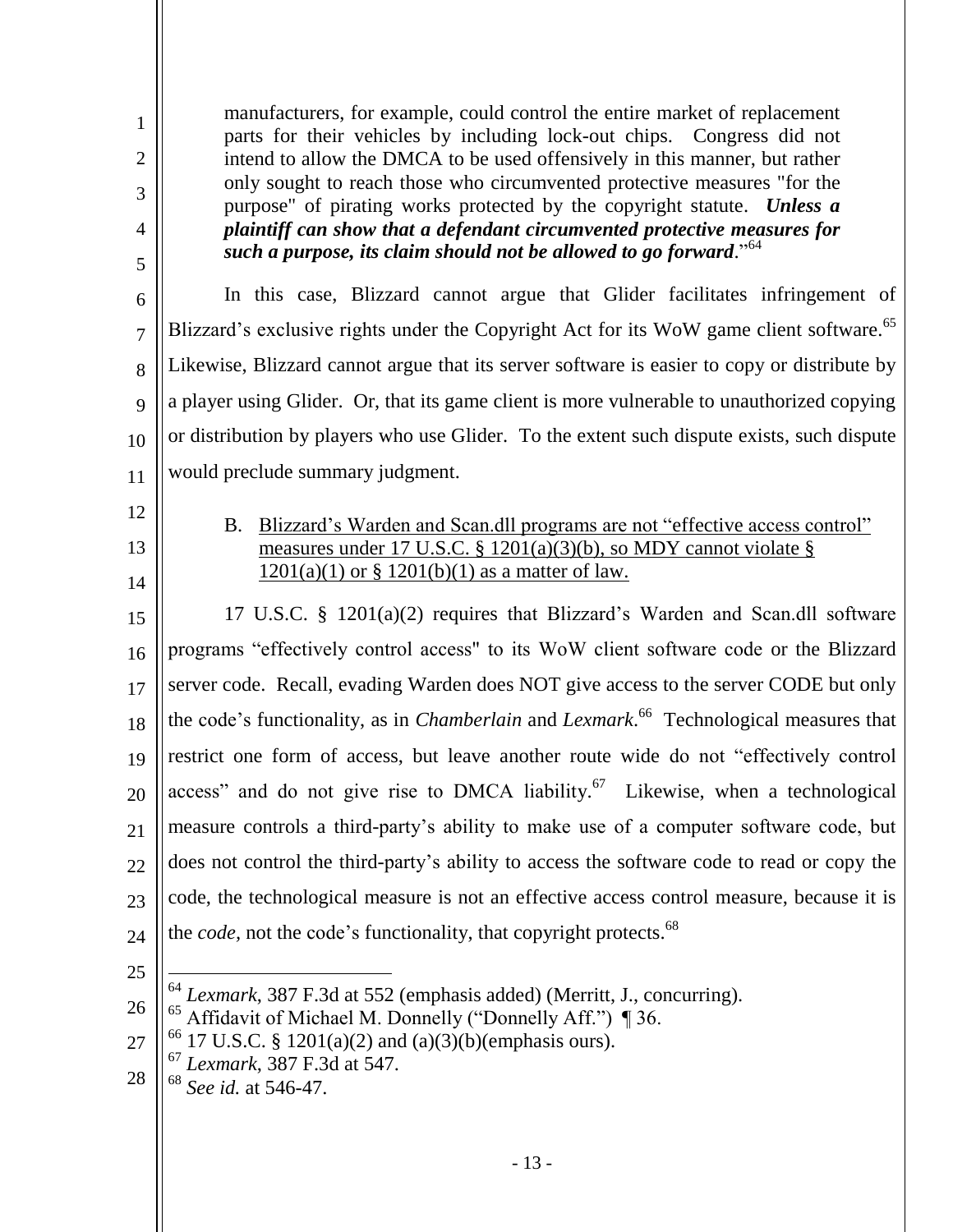4 6 10 1. Warden is a data reporting process, not an effective access control measure. Blizzard asserts that it designed Warden to "prohibit WoW users who utilize ‗cheats,' ‗bots,' and other unauthorized programs with WoW from accessing Blizzard's copyrighted WoW content."<sup>69</sup> MDY disputes Blizzard's assertion.<sup>70</sup> Warden does not prohibit WoW users from accessing copyrighted WoW code. Blizzard limits Warden's utility to two functions: (1) Warden scans a licensee's computer RAM to determine if the licensee is playing WoW with third party software that Blizzard prohibits under its EULA or TOU, $^{71}$  and (2) if Warden detects an unauthorized software program, Warden notifies Blizzard.<sup>72</sup> Blizzard then reviews the data and decides whether it will close the licensee's WoW account.<sup>73</sup>

11 12 13 14 15 16 17 Blizzard also asserts that once Warden detects an unauthorized program, Warden can immediately "kick users out of the game" or "ban a user's account so that the user cannot log in.<sup>774</sup> Even if Blizzard's assertion was true, Blizzard's statement is at least misleading. Even if Warden does ban an account, or kick a user out of the game – thereby depriving the user of access to the game's *functionality*, Warden in no way prevents the user from copying or distributing the copyright-protected *code*. Therefore, Warden does not control access to the copyright-protected work.<sup>75</sup>

- 18 19 20 21 22 Blizzard admits that Warden cannot prevent a person from copying, modifying, distributing, or even examining copies of the WoW client software.<sup>76</sup> In other words, even though Warden can prevent a user from *playing* the game, Warden cannot preclude a user from *copying* the WoW software code either by copying WoW's game CDs, copying WoW's software code installed on the user's hard drive, or by loading the
- 23 24 25 26 27 28  $\overline{a}$ <sup>69</sup> Blizzard's MSJ at 11. <sup>70</sup> MDY's SDF ¶ 132-35.  $71$  MDY's SDF ¶ 132-35. <sup>72</sup> *Id. Id.* Blizzard's MSJ SOF ¶ 115-19.  $^{75}$  MDY's SDF at ¶ 135. <sup>76</sup> *Id.*

<span id="page-16-0"></span>1

2

3

5

7

8

 $\overline{Q}$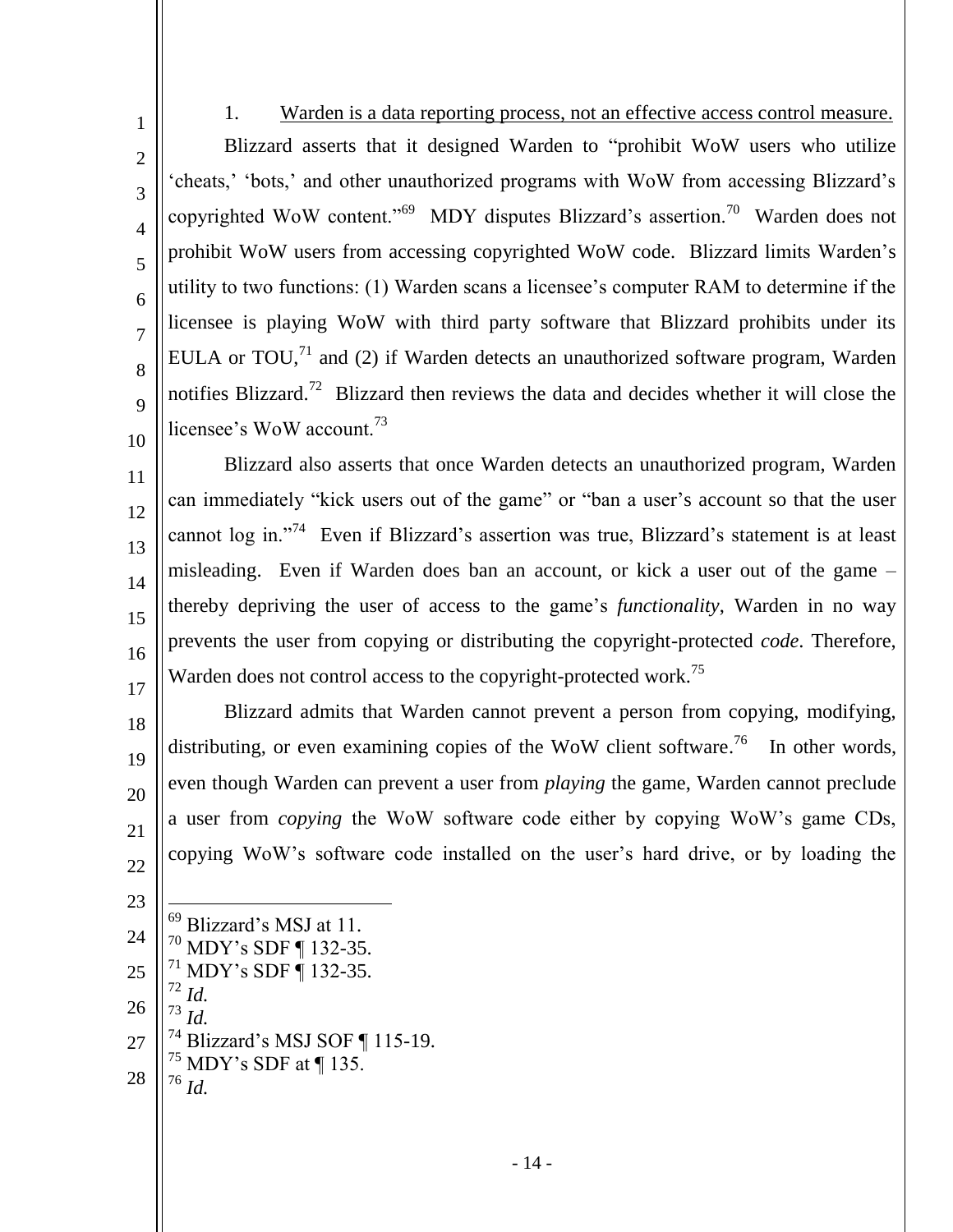"Just as one would not say that a lock on the back door of a house 'controls' access' to a house whose front door does not contain a lock and just as one would not say that a lock on any door of a house 'controls access' to the house after its purchaser receives the key to the lock, it does not make sense to say that this provision of the DMCA applies to otherwise-readilyaccessible copyrighted works."

software code into RAM memory to examine it. As the Court in Lexmark analogized:

7 8 9 10 11 12 13 Warden does not "lock" any part of the WoW software code. Warden is a data reporting computer software program that does not control access to any part of the WoW game client software or the WoW server software. Consequently, Warden is not an access control measure, let alone an effective access control measure, for any work protected under 17 U.S.C. § 106 as defined under §  $1201(a)(3)(B)$ . Because Warden is not an effective access control mechanism, MDY cannot violate the DMCA. Thus, the Court should deny Blizzard's Motion as a matter of law.

<span id="page-17-0"></span>14

1

2

3

4

5

6

15

16

17

18

19

20

21

### 2. Scan.dll is not an effective access control measure

Blizzard also alleges that its Scan.dll software code prevents unauthorized copying of WoW code by preventing a user from accessing the WoW game if Scan.dll detects an unauthorized software program that violates its EULA. Blizzard argues that because MDY's Glider program is able to evade detection from Scan.dll, MDY violates the DMCA's anti-circumvention provision. Blizzard again overstates the law.

22 23  $24$ 25 26 Blizzard's Scan.dll software code is an even less effective attempt to control access to the WoW software code than Warden. Scan.dll's only function is to detect third-party software when the user *first* loads WoW into RAM. 77 After a user loads the WoW game code into RAM, Scan.dll stops functioning.<sup>78</sup> Although Scan.dll can control whether a licensee can access the WoW game client software to *play* the WoW game during the initial loading of the WoW game client, Scan.dll cannot control whether a

27

28

 $\overline{a}$ <sup>77</sup> MDY's SDF ¶¶ 136-139. <sup>78</sup> *Id.*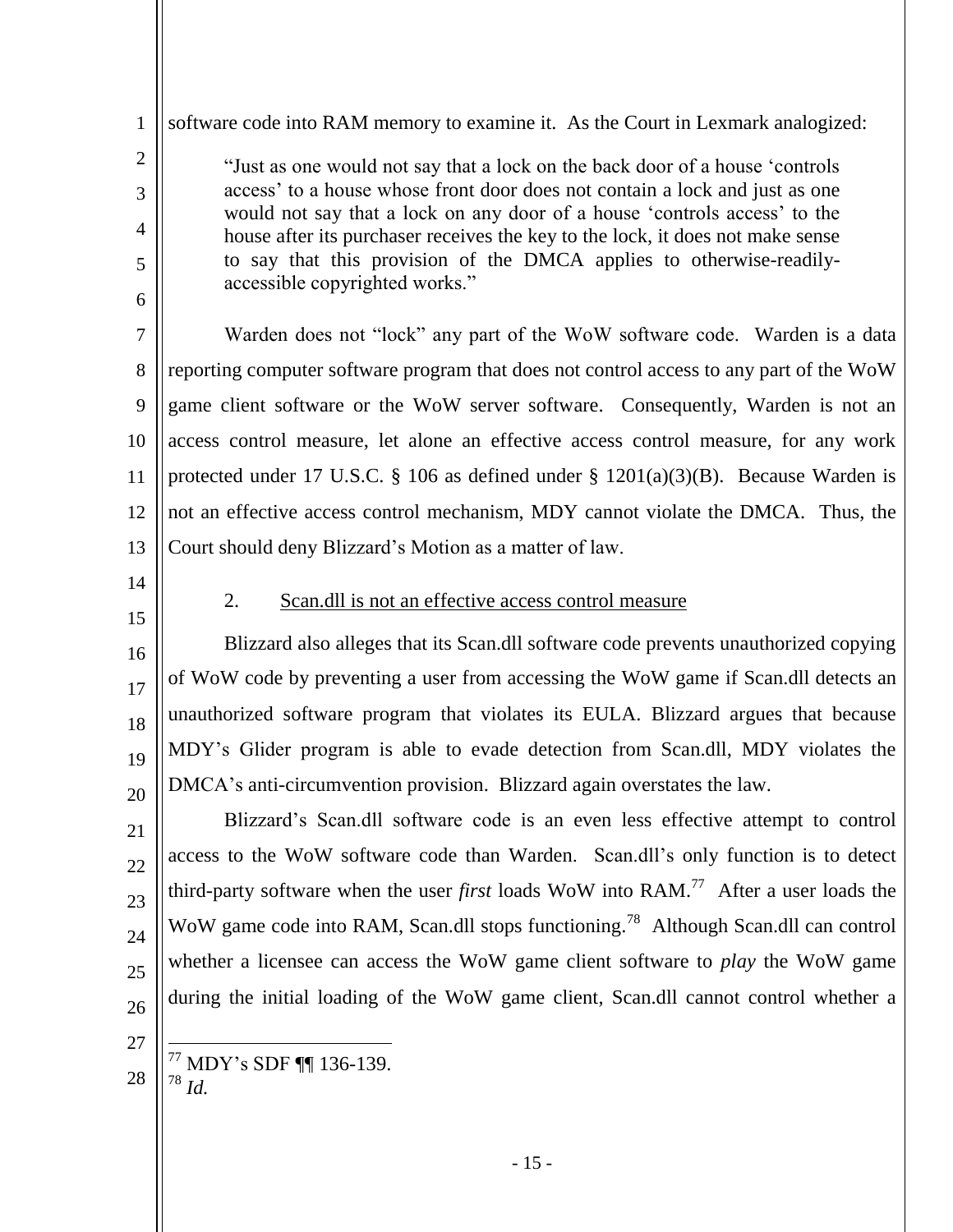1 2 3 4 5 licensee can *access* the WoW game client software code for the purpose of examining, copying, making derivative works or distributing copies of  $WoW.^{79}$  In fact, Scan.dll cannot prevent the licensee *from manually loading the game client into RAM*.<sup>80</sup> Even if Scan.dll detects prohibited software code – it can only stop the licensee from *playing*, not copying, the WoW software code. $81$ 

6 7 8 9 10 11 12 As discussed above pertaining to Warden, Blizzard's Scan.dll software does not protect access to Blizzard's copyrights. ${}^{82}$  Because Scan.dll cannot prevent a person from (1) accessing or copying the WoW software code, and (2) a person can easily remove Scan.dll from his computer by simply deleting the file in his directory, the Court cannot consider it to be an *effective* access control measure for any work protected as defined under  $\S$  1201(a)(3)(B). At a minimum, a question of fact exists as to whether Glider circumvents Scan.dll at all.<sup>83</sup>

13 14 15 16 17 Therefore, for all the reasons discussed above, neither Scan.dll nor Warden are effective measures that control access to a copyright-protected work. Neither Warden nor Scan.dll can prevent a person from copying, distributing, or making derivative works based upon Blizzard's WoW software code. Thus, as a matter of law, the Court should deny Blizzard's Motion on the issue of its DMCA claim.

<span id="page-18-0"></span>18

21

19

#### C. MDY's Glider program is not primarily designed and marketed as a circumvention device, nor does Glider have a limited commercial purpose.

20 22 23 24 25 Blizzard argues that because Glider is designed and marketed as a circumvention device, and that Glider has only a limited commercially significant purpose, MDY is liable under the DMCA's anti-trafficking provisions. $84$  For the reasons set forth above, MDY has not violated the DMCA by selling Glider, and thus cannot be liable under the  $\overline{a}$ <sup>79</sup> *Id.*  $\frac{80}{81}$  *Id.* 

- 26
- 27 *Id.* <sup>82</sup> *Id.* ¶ 138.
- 28  $83$  MDY's SDF, at  $\P$  136-38. <sup>84</sup> Blizzard's MSJ at 13.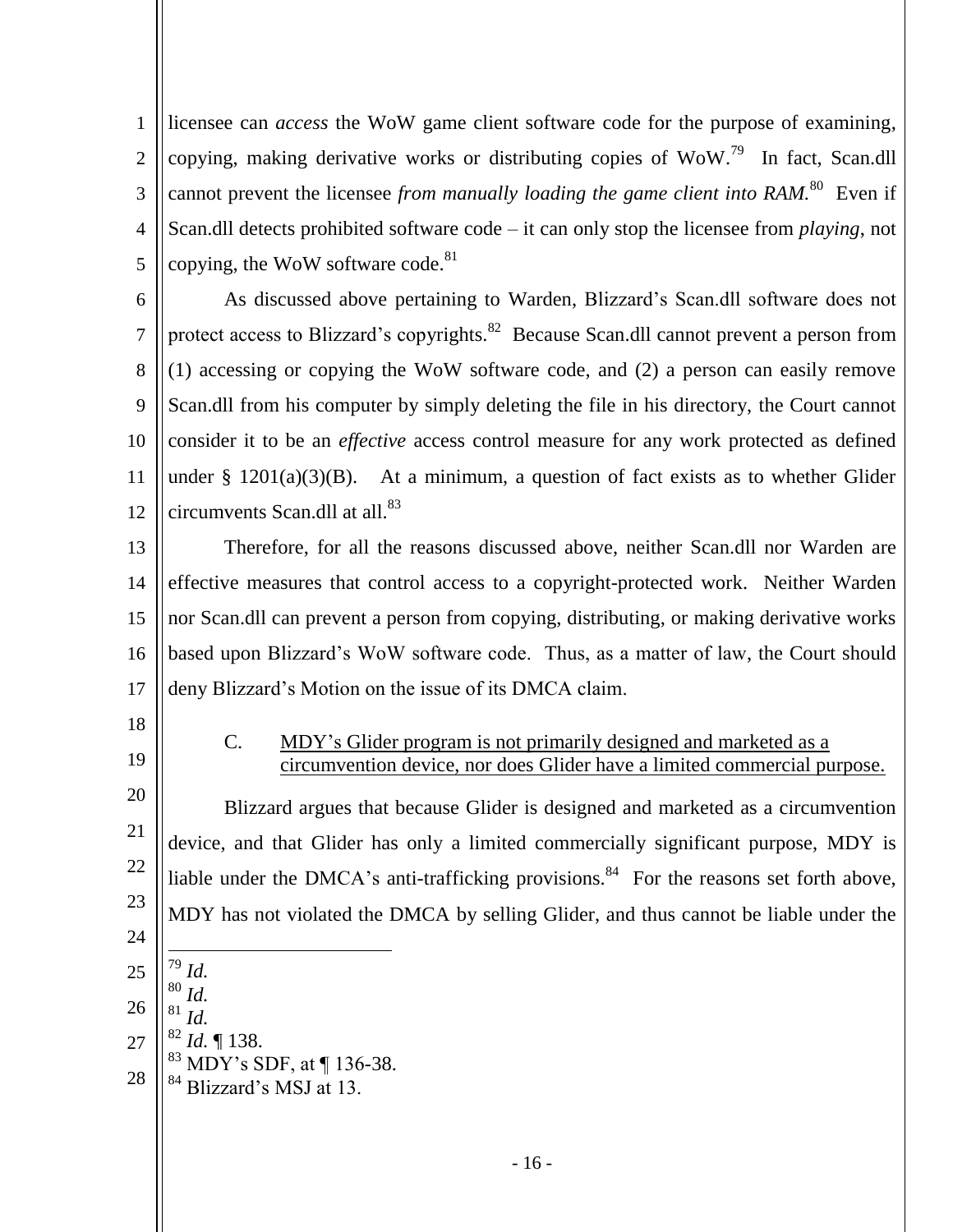1 2 3 anti-trafficking sections either. Thus, how MDY markets Glider, or whether Glider has a limited commercial purpose, is not material to liability. Nonetheless, even if such facts were material, the parties dispute them.

4 5 6 7 8 9 10 11 First, MDY did not design Glider to circumvent Warden and Scan.dll. Donnelly's sole motive for designing Glider was to create a tool to assist him personally in shortening the time it required to level his WoW game character to the highest level.<sup>85</sup> In fact, MDY did not add code to Glider's software that enabled it to avoid detection by Warden until *over four months* after MDY began commercially selling Glider.<sup>86</sup> MDY added the code only after Blizzard first banned one of MDY's customer's accounts so that MDY could protect its economic interest in the company that Donnelly had built over the previous six months. MDY needed to continue selling Glider to do just that.<sup>87</sup>

12 13 14 15 Second, MDY continuously updates Glider's ability to avoid detection from Warden only as a countermeasure to Blizzard's detection efforts.<sup>88</sup> MDY does not continue to update its code to avoid Warden so that MDY can pirate any software code that Blizzard creates. MDY updates its Glider code solely to protect its business.

16 17 18 19 20 21 22 Finally, Glider has many commercial uses other than "to circumvent Warden."<sup>89</sup> MDY and Donnelly have marketed Glider since its beginning as an add-on software program to assist WoW players in advancing their character's level faster than normal.<sup>90</sup> MDY has also made it known that physically handicapped players can use Glider to help them play the game if they have trouble using a computer keyboard.<sup>91</sup> Additionally, since October, 2007, MDY has developed additional features in Glider's platform so that MDY can sell Glider for use with several other computer games similar to WoW.<sup>92</sup>

- 23 24 25 26 27  $\overline{a}$  $85$  MDY SDF ¶ 44. <sup>86</sup> *Id*. <sup>87</sup> *Id*. MDY SDF $\P$ 140.  $Id \P 42.$ <sup>90</sup> *Id* ¶ 44.
- 28  $Id \P 42$ <sup>92</sup> *Id*.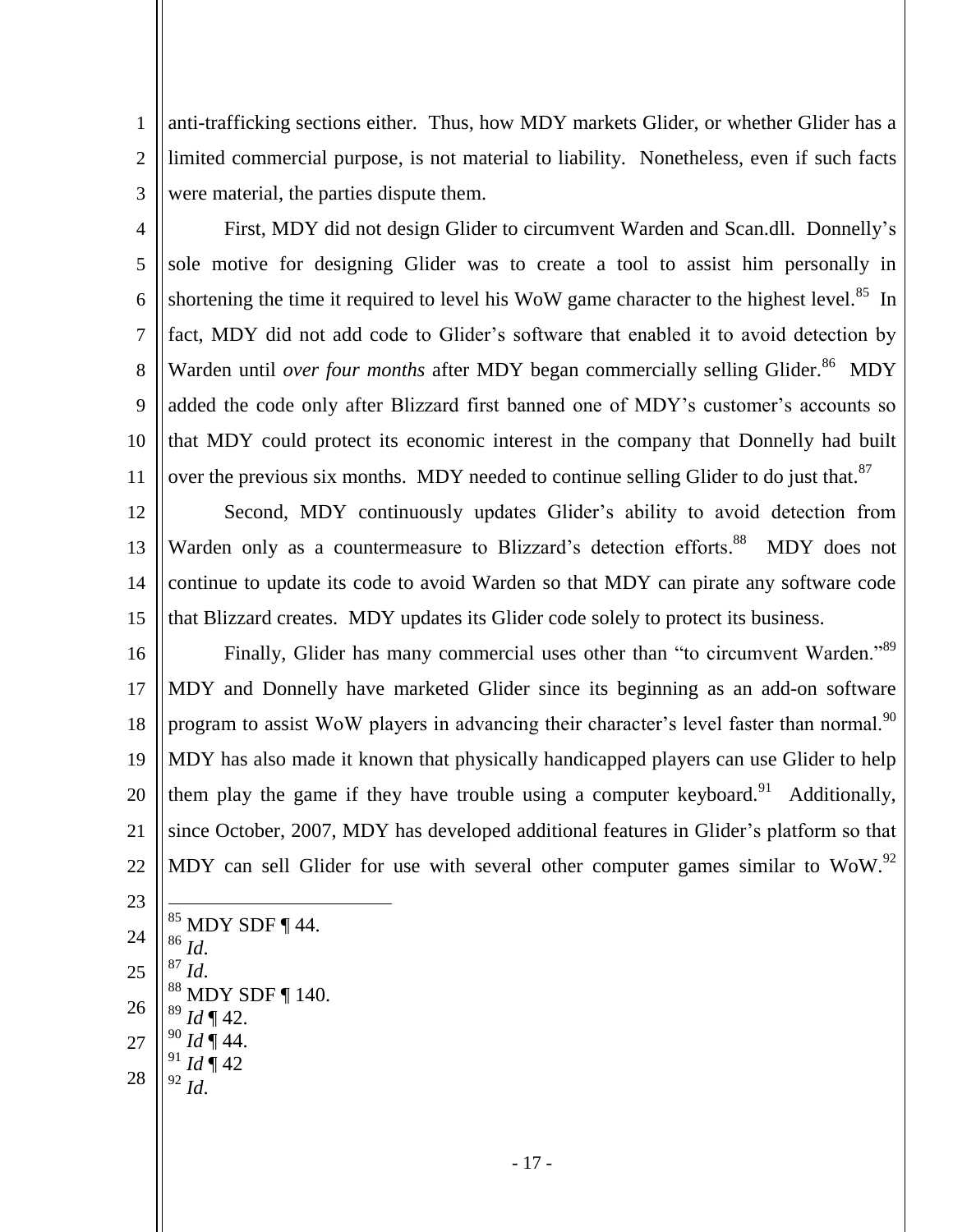1 2 Clearly, Blizzard's assertion that Glider has no commercial use other than to circumvent Warden is false.

3

4

5

## <span id="page-20-0"></span>**VII. Because MDY has not acted improperly by creating, marketing and selling its independently created aftermarket software to Blizzard's WoW users, MDY has not tortiously interfered with Blizzard's contractual relations.**

6 7 8 9 10 11 12 13 14 15 16 17 In addition to all of MDY's reasons cited in its opening brief for its Motion for Summary Judgment, Blizzard's copyright misuse also bars it from seeking equitable relief arising from its copyrights. Thus, the Court cannot grant summary judgment to Blizzard for its tortious interference with contract ("TIWC") claim.<sup>93</sup> In addition, regardless of Blizzard's Copyright misuse, disputed material facts preclude the entry of summary judgment. First, a reasonable jury could find that Blizzard's EULA and TOU violate public policy by restraining trade and because of the agreements' anti-competitive nature. Second, a reasonable jury could find that Blizzard cannot prove that MDY acted improperly. Third, a reasonable jury could find that Blizzard cannot prove that MDY *solely* acted with malice. Fourth, a reasonable jury could find that Blizzard cannot prove that MDY intended to interfere with Blizzard's contracts. Finally, a reasonable jury could find that Blizzard cannot prove any damages.

- <span id="page-20-1"></span>18
- 19

20

21

22

23

24

25

A. Because Blizzard's EULA and TOU are anti-competitive and restrain trade, a reasonable jury could find that Blizzard's agreements violate public policy

According to the Restatement (Second) of Torts § 774, an alleged interferer is not liable for TIWC if the contract at issue effectively violates "an established public policy: 94

One who by appropriate means causes the non-performance of an illegal agreement or an agreement having a purpose or effect in violation of an established public policy is not liable for pecuniary harm resulting from the nonperformance.

26 27

 $\overline{a}$ <sup>93</sup> *See, infra*, section V.

28 <sup>94</sup> Restatement (Second) of Torts, § 774.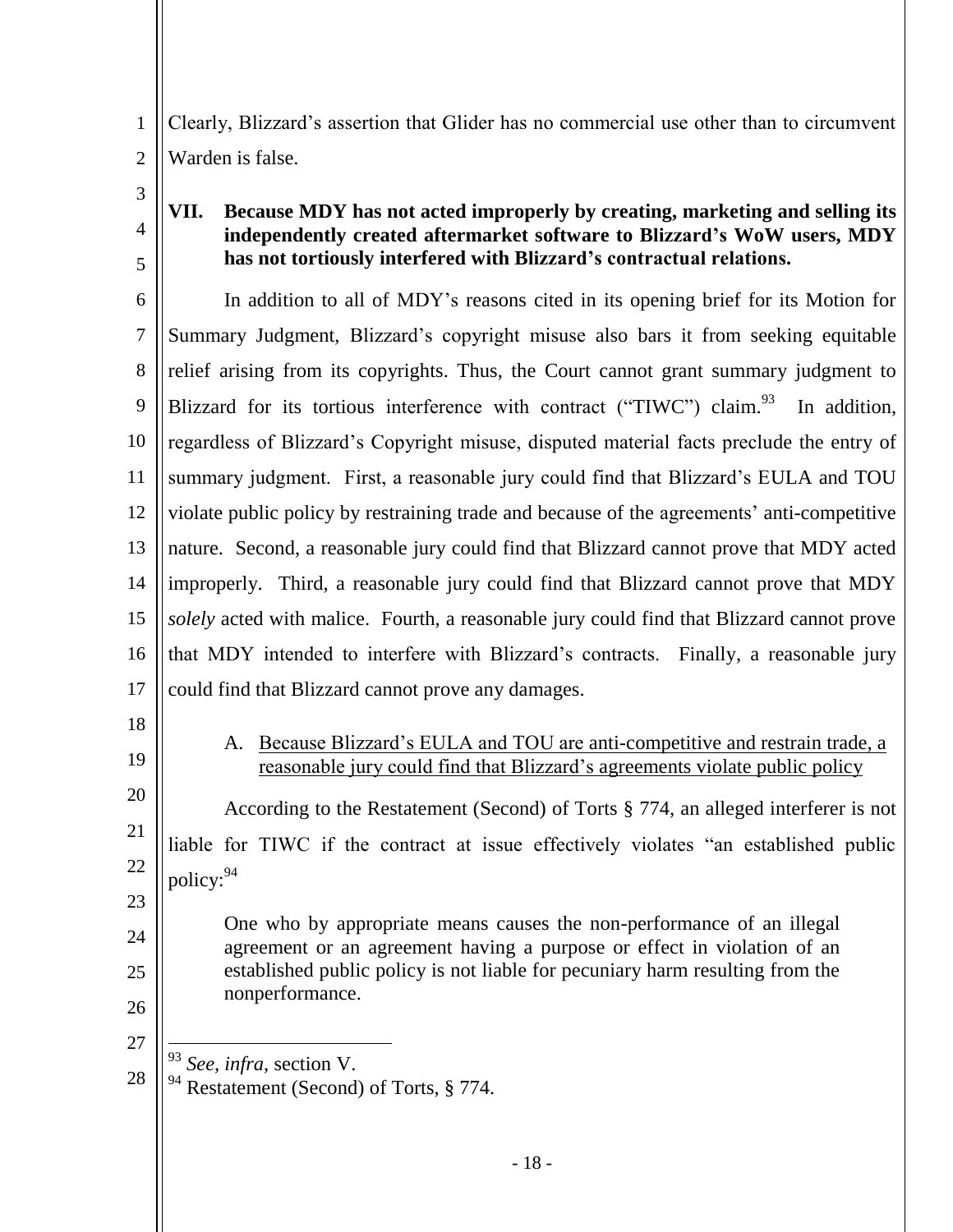| $\mathbf{1}$   | As a result, as long as the third-party contract's relevant provisions contract operate                                                                    |
|----------------|------------------------------------------------------------------------------------------------------------------------------------------------------------|
| $\overline{2}$ | adversely to public policy, courts will not find $\text{TlW}\text{C}$ – even if the court finds all the                                                    |
| 3              | other TIWC elements. <sup>95</sup>                                                                                                                         |
| 4              | By its own terms, §774 is not limited to situations where contracts are                                                                                    |
| 5              | unambiguously illegal. Anti-competitive provisions or provisions that restrain trade are                                                                   |
| 6              | enough to bar TIWC liability. In fact, the comments to §774 expressly state that such                                                                      |
| $\overline{7}$ | provisions are common provisions that bar a finding of TIWC: <sup>96</sup>                                                                                 |
| 8              | A common type of contract regarded as contrary to public policy is a                                                                                       |
| 9              | contract tending to monopoly or undue restraint of trade (sic). In some<br>cases this result may be the avowed purpose of the agreement in question;       |
| 10             | in others this may be the effect in view of the administration of the                                                                                      |
| 11             | agreement or other circumstances, whether or not it is the purpose.                                                                                        |
| 12             | If, however, the restriction works prejudice to both interests by tending to                                                                               |
| 13             | create a monopoly or by unduly restraining trade, it is regarded as in<br>violation of a clear public policy.                                              |
| 14             |                                                                                                                                                            |
| 15             | §774 expressly illustrates how an otherwise valid contact could not be used as a                                                                           |
| 16             | basis for TIWC liability even when the contract breached expressly forbids the very                                                                        |
| 17             | result that occurs: <sup>97</sup>                                                                                                                          |
| 18             | A, a cinema exhibitor in the town of X has a contract with the chief cinema                                                                                |
| 19             | producers that they will not permit any first-run pictures to be shown in X<br>except at his theatre. B builds a cinema theatre in X. He is not liable for |
| $20\,$         | inducing one or more of the producers to license him for a first-run cinema                                                                                |
| 21             | in breach of the contract with A, if he does not use wrongful means.                                                                                       |
| 22             | In this case, Blizzard contends that its EULA prohibits its licensees from using                                                                           |
| 23             | independently created aftermarket software with WoW. <sup>98</sup> Like B in the example, MDY                                                              |
| 24             | cannot be liable for inducing a user to use MDY's Glider software even if such use                                                                         |
| 25             |                                                                                                                                                            |
| 26             | $95$ See id., cmt. b.<br>$^{96}\,$ Id.                                                                                                                     |
| 27<br>28       | Id., Illustration 4.                                                                                                                                       |
|                | <sup>98</sup> Blizzard's MSJ, Section V.                                                                                                                   |
|                |                                                                                                                                                            |
|                | $-19-$                                                                                                                                                     |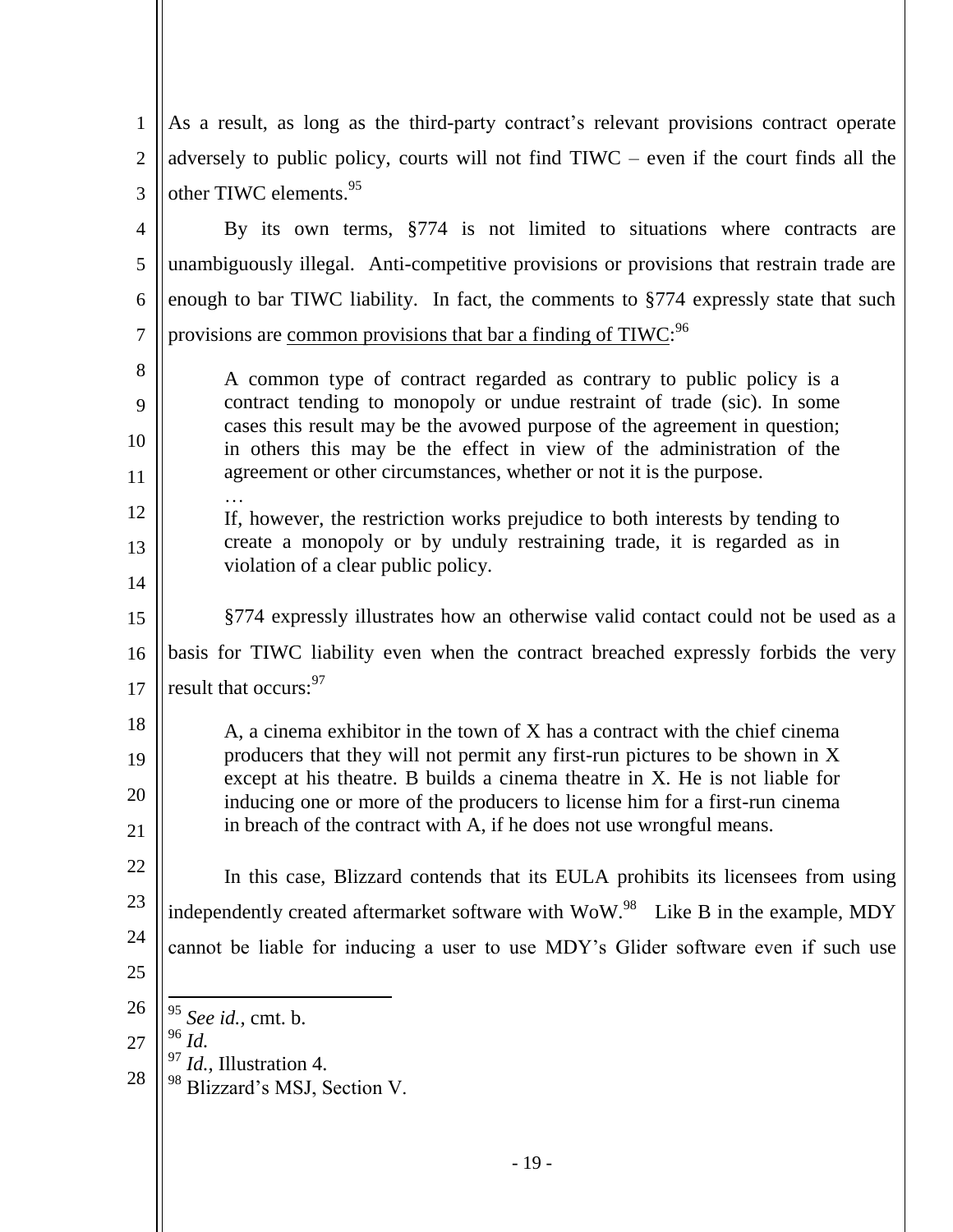1 2 3 4 breaches Blizzard's contract because to do so would be anti-competitive and restrain trade. Just like there is no law that prevents B from opening his theater, there is no law that prevents MDY from selling its software. The Court should deny Blizzard's motion for summary judgment as a matter of law.

- <span id="page-22-0"></span>5
- 6

9

## B. A reasonable jury could find that MDY did not act improperly by advertising and marketing its Glider software

7 8 10 11 To survive summary judgment, Blizzard must demonstrate that MDY's actions were illegal – or at least inequitable – for the Court to consider the actions to be tortious.<sup>99</sup> Actions that comply with the law, of course, will not be considered tortious. The law has long permitted reverse engineering of copyrighted software for the purpose of achieving interoperability between aftermarket software and copyrighted software.<sup>100</sup>

12 13 14 15 16 17 The DMCA goes further by expressly permitting a person to circumvent technological measures the purpose of achieving interoperability between aftermarket software and copyrighted software. $101$  In this way, copyright law expressly authorizes the steps needed to make, use and sell independently created aftermarket software – that is, aftermarket software intended solely for use with another person's copyrighted game.<sup>102</sup>

18 19 Moreover, copyright law's purpose is to encourage artists, writers and even computer programmers to create new ideas artistic and literary works, including independently created aftermarket software, which will reach the marketplace. 103

20

In stark contrast, Blizzard believes that it can use TIWC to achieve the opposite

21 22

 $\overline{a}$ 

23 24 <sup>100</sup> *See, Sega Enterprises Ltd. v. Accolade, Inc., 977 F.2d 1510, 1523 (9<sup>th</sup> Cir. 1992); <i>Sony Computer Entertainment v. Connectix Corp*., 203 F.3d 596 (9th Cir. 2000).

<sup>101</sup> See, Anti-Circumvention Rulemaking Hearing, at 44-56, at

25 h*ttp://www.copyright.gov/1201/2003/hearings/transcript-may9.pdf* (testimony of Professor Jane Ginsburg), attached to MDY's SDF as **Exhibit L**.

- 26 27 <sup>102</sup> *Id.; see also,* 17 U.S.C. § 1201(f)(3); *Lexmark Intern. v. Static Control Components*, 387 F.3d 522 (6th Cir. 2004)*.*
- 28  $^{103}$  *See, Sony v. Connectix Corp.*, 203 F.3d 596, 605-08 (9th Cir. 2000)(the "ultimate aim" of the Copyright Act is "to stimulate artistic creativity for the public good.")

<sup>99</sup> *See,* MDY's MSJ, at 18–23 for a more detailed discussion of applicable law.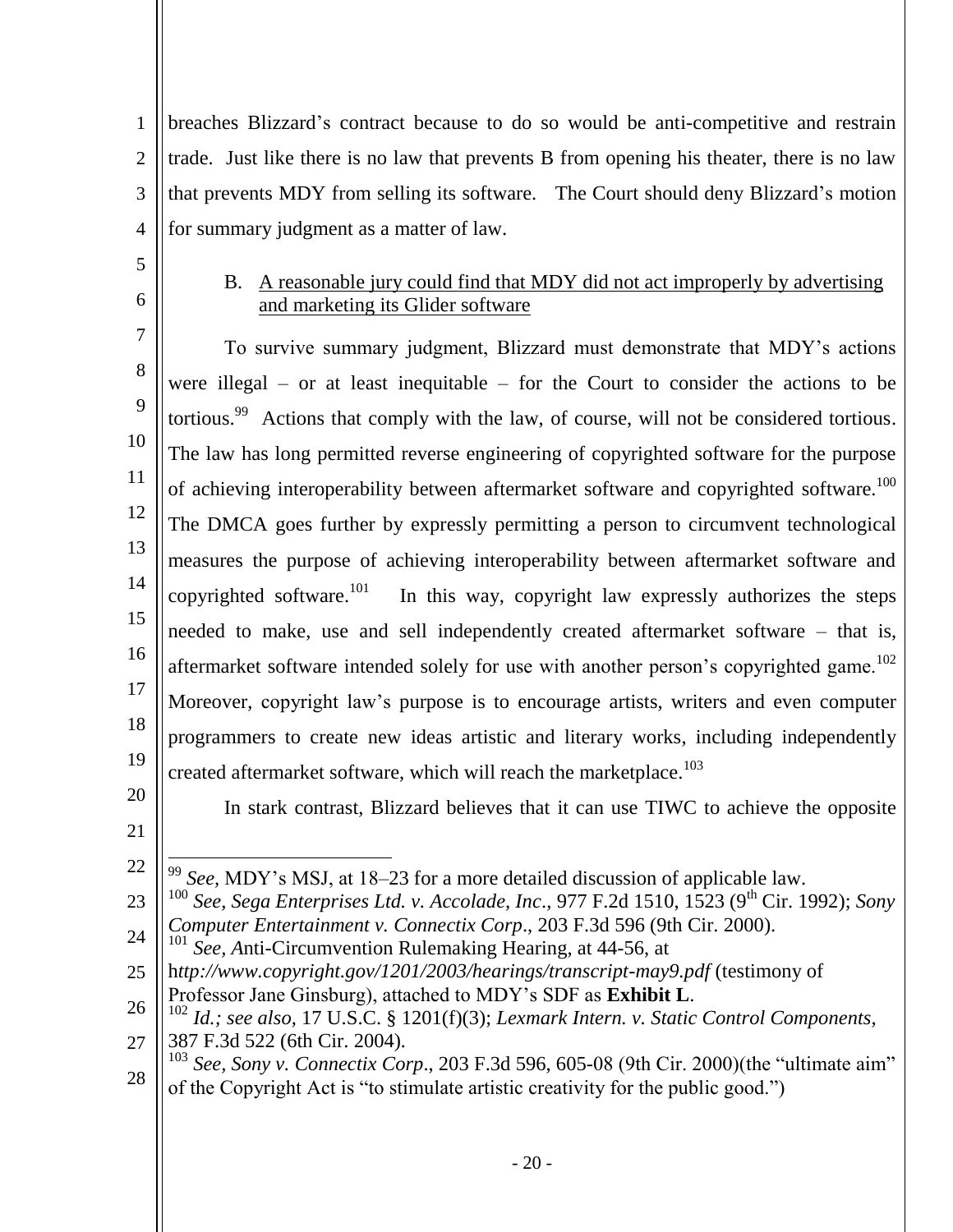1 2 3 4 5 6 result – i.e., to prevent independently created aftermarket software from reaching the marketplace. In support of its position, Blizzard contends that TIWC applies because Glider has "no utility" and it is not an "independent good."<sup>104</sup> In addition to ignoring the law of the previous paragraph, the law does not give Blizzard's assertions weight.<sup>105</sup> Comparatively, the Court can only consider Glider "independently created software" – much more so than the defendant's software in *Lexmark*. 106

7 8 9 10 11 12 13 14 In support of its TIWC theory, Blizzard cites *Am. Airlines v. Platinum World Travel*. 107 The central issue in *Am. Airlines* involved a promotional frequent flyer reward program that plaintiff American Airlines offered its customers.<sup>108</sup> Before enrolling a customer in the program, American Airlines required each customer to contractually agree not to sell any reward to a third-party.<sup>109</sup> The defendants in the case operated a business that brokered the frequent flyer rewards American Airlines issued.<sup>110</sup> The District Court entered summary judgment on the issue of TIWC and the decision was upheld on appeal. $^{111}$ 

15 16 17 18 19 20 Even though some facts of *Am. Airlines* are analogous to the case at bar, it is not particularly helpful. First, as opposed to the facts in *Lexmark,* Congress did not expressly authorize the defendant's acts. In fact, the court in *Am. Airlines* actually noted defendant's failure to point out any authority for its position.<sup>112</sup> Second, as an "air carrier," the court found that plaintiff American Airlines was statutorily exempt from the federal and state unfair practices  $l$ aws.<sup>113</sup> Here, Blizzard enjoys no exemption from

21

 $\overline{a}$ 

<sup>104</sup> Blizzard's MSJ at 14.

22 <sup>105</sup> *See, e.g.,* MDY's SDF ¶¶ 42, 44, 140; MDY's SOF ¶¶ 38-46.

- 23 24 <sup>106</sup> *Lexmark*, 387 F.3d at 550 (mere checksum program to complete "handshake" enough).
	- <sup>107</sup> 769 F.Supp. at 1208, *aff'd* 967 F.2d 410 (10<sup>th</sup> Cir. 1992).
- 25 <sup>108</sup> *Am. Airlines,* 769 F.Supp. at 1204.
- 26 <sup>109</sup> *Id.*
- <sup>110</sup> *Id.*
- 27 <sup>111</sup> *Id.* at 1208.
- 28 <sup>112</sup> *Id.* at 1207.
- <sup>113</sup> *Id.* at 1205.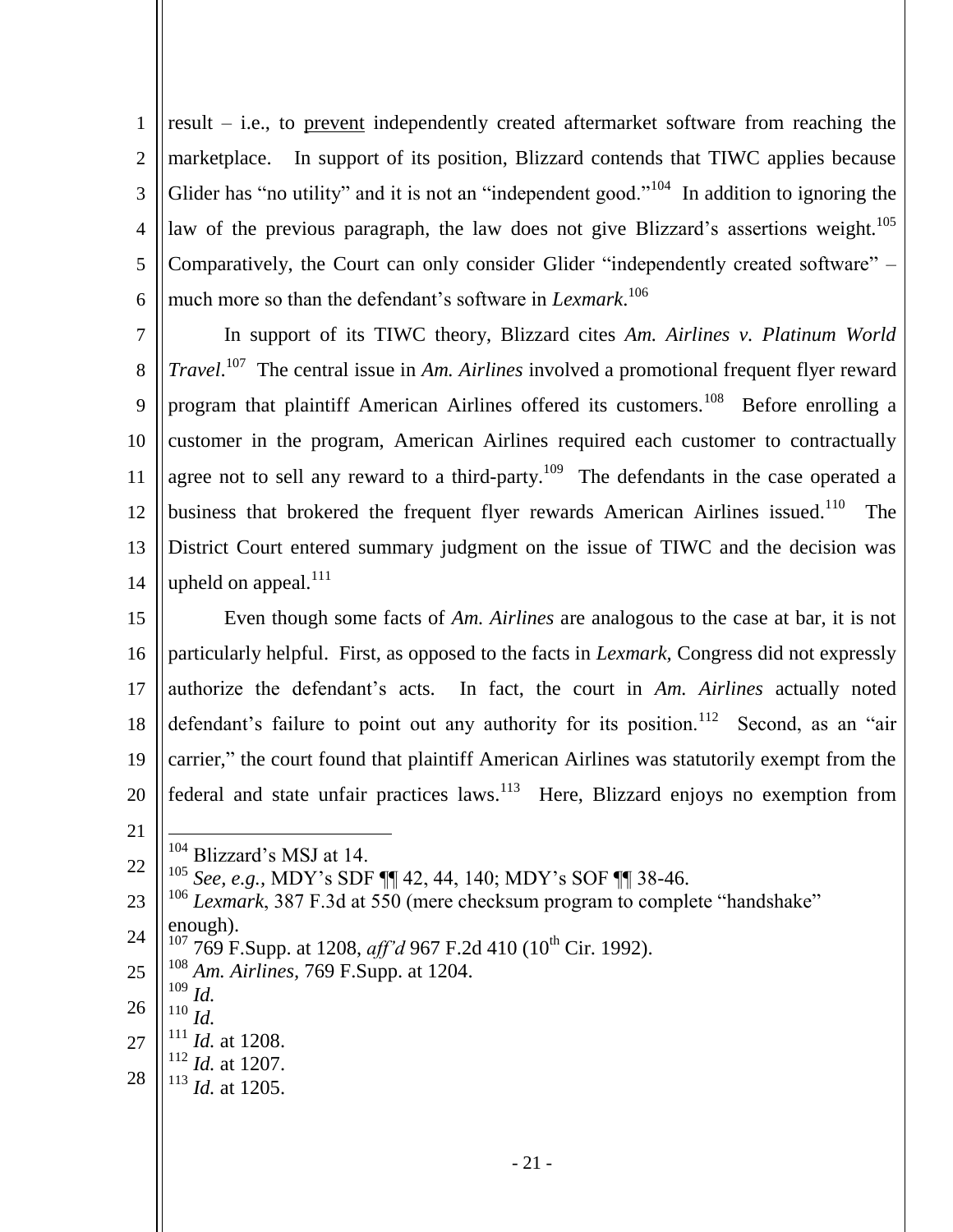1 2 3 4 5 unfair competition laws. Third, unlike plaintiff American Airlines, Blizzard has misused its copyrights and has attempted to unilaterally extend the reach of copyright law through contract in an anti-competitive manner. Fourth, the court *Am. Airlines* expressly decided as a misappropriation case. In fact, the court stated that defendants' acts went "far beyond" mere misappropriation of information:<sup>114</sup>

6 7

8

The defendants business goes far beyond misappropriation of information. Rather, the defendants are misappropriating the actual services of the plaintiff.

9 10 11 12 13 14 Here, MDY has not misappropriated anything from Blizzard.<sup>115</sup> Blizzard sells WoW. MDY's Glider does not permit users to play WoW without paying for it. MDY's Glider requires users to pay for, and log into a valid WoW account just like any other WoW user. MDY's Glider does not modify or change any WoW software or coding. MDY independently created Glider as an aftermarket software application that permits its users to play WoW on auto-pilot.<sup>116</sup>

15 16 17 18 19 Lastly, even though Glider avoids detection by Blizzard's spyware (Warden), MDY's actions are not the same as the defendants' actions in *Am. Airlines.* Unlike MDY (whose actions Copyright law promotes), the defendants in *Am. Airlines* were the central figures in "an elaborate system of deception enlisting the aid of plaintiff's customers", which included "booking false reservations."<sup>117</sup>

20 21 22 23 24 Blizzard may argue that, like the defendant in *Am. Airlines*, MDY deceives Blizzard by actively avoiding detection from Warden. The Court should note that when MDY started selling Glider, Glider did not originally avoid detection. MDY did not include detection avoidance as a feature of Glider because Donnelly never believed that the use of Glider with WoW would violate Blizzard's EULA.<sup>118</sup> MDY added this feature

- 25
	- $\overline{a}$ <sup>114</sup> *Id.* at 1207 (emphasis ours).<br><sup>115</sup> MDV's SOE **III** 34.45
- 26  $^{115}$  MDY's SOF ¶¶ 34-45.<br> $^{116}$  MDV's SDE ¶ 154
- 27 MDY's SDF ¶ 154.
	- <sup>117</sup> *Id.* at 1203.
- 28 <sup>118</sup> MDY's SDF ¶ 141.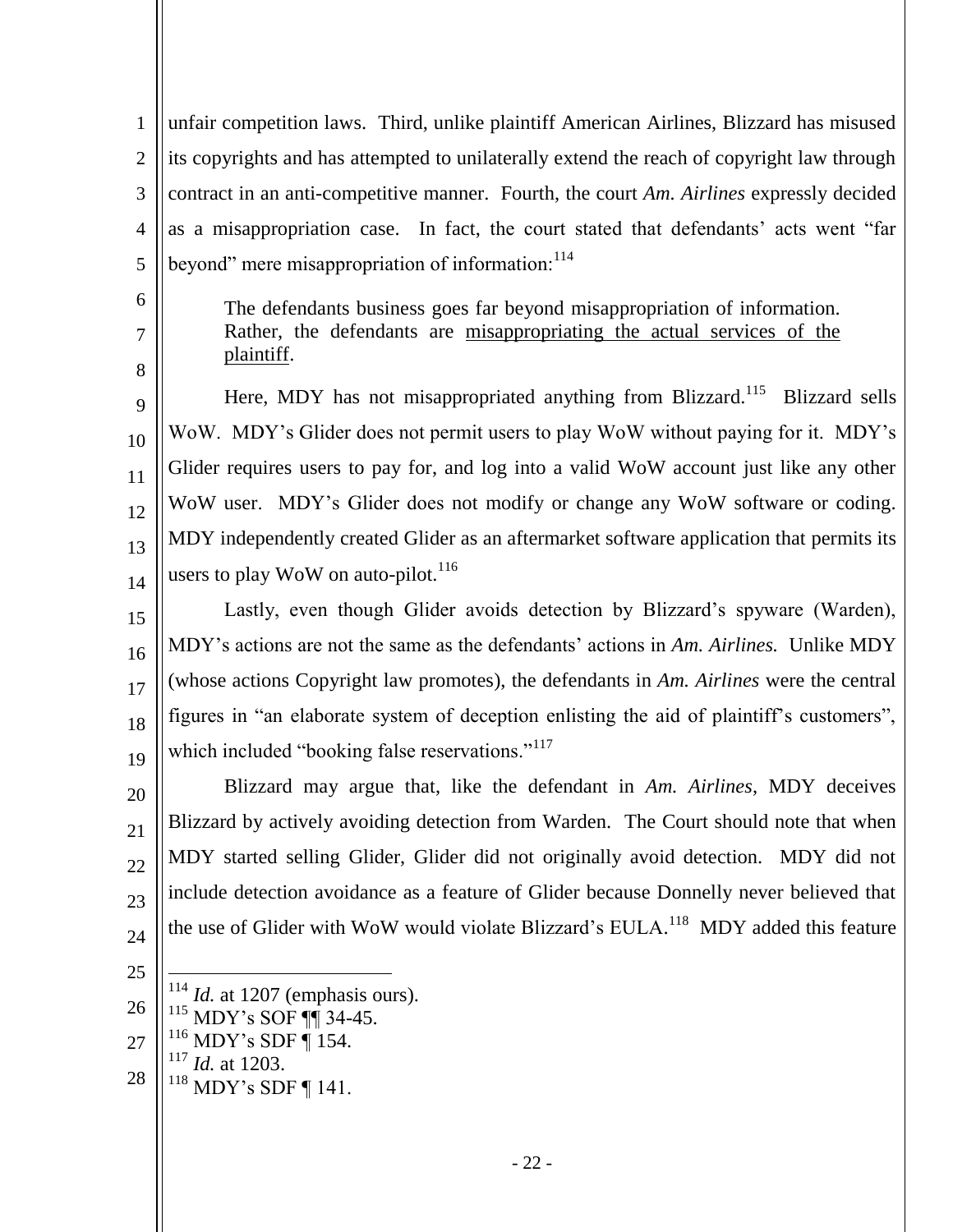1 2 3 4 5 to Glider solely as a countermeasure to Blizzard's unilateral attempt to take away what Donnelly believed was a rightful software business.<sup>119</sup> Likewise, a reasonable jury could find that Blizzard's EULA permitted because Glider does not enable a user to do anything more than a human can do. Glider simply automates keystrokes to permit the Glider user to do something more productive.<sup>120</sup>

<span id="page-25-0"></span>6 7

### C. A reasonable jury could find that Donnelly was not motivated by a malicious intent to harm Blizzard or WoW

8 9 10 11 12 13 14 The question whether a desire to interfere with the plaintiff's contractual relations motivated the defendant is a major factor, if not the *most important factor* in determining whether the interference is "improper."<sup>121</sup> As long as the actor's motive is at least partially supported by a proper purpose, the actor has not tortiously interfered.<sup>122</sup> Malice *must be the sole motivator* for the actor to interfere *tortiously*.<sup>123</sup> For example, "a competitor does not act improperly if his purpose, at least in part, is to advance his own economic interests<sup>",124</sup>

15 16 17 18 19 20 21 Blizzard submits statements that MDY made as evidence that malice was MDY's sole motivator.<sup>125</sup> MDY's statements do not indicate a motive to maliciously harm Blizzard. If anything, MDY's statements demonstrate the lengths MDY had to go to protect its economic interests in maintaining its business, not that MDY harbors ill will toward Blizzard. Even if a reasonable jury could interpret MDY's statements as hostile, ill will is not enough by itself. Ill will coupled with proper motivation, like a viable

- $\overline{a}$ <sup>119</sup> *Id*.
- 22 <sup>120</sup> MDY's SOF ¶¶ 38-45.
- 23  $121$  Restatement 2d of Torts, § 767, cmt. d.

24 25 26 <sup>122</sup> *Bar J Bar Cattle v. Pace*, 158 Ariz. at 485("even if [defendant] had an improper motive, that fact would not necessarily make him liable in tort. One who interferes with the contractual rights of another for a legitimate competitive reason does not become a tort-feasor simply because he may also bear ill will toward his competitor."

 $125$  Blizzard's MSJ at 16-17.

<sup>123</sup> *Id.; see also,* Restatement (Second) of Torts, § 767, cmt. d.

<sup>27</sup> 28 <sup>124</sup> *Bar J Bar Cattle,* 158 Ariz. at 485, *citing with approval,* Restatement (Second) of Torts  $§ 768(1)(d)$ .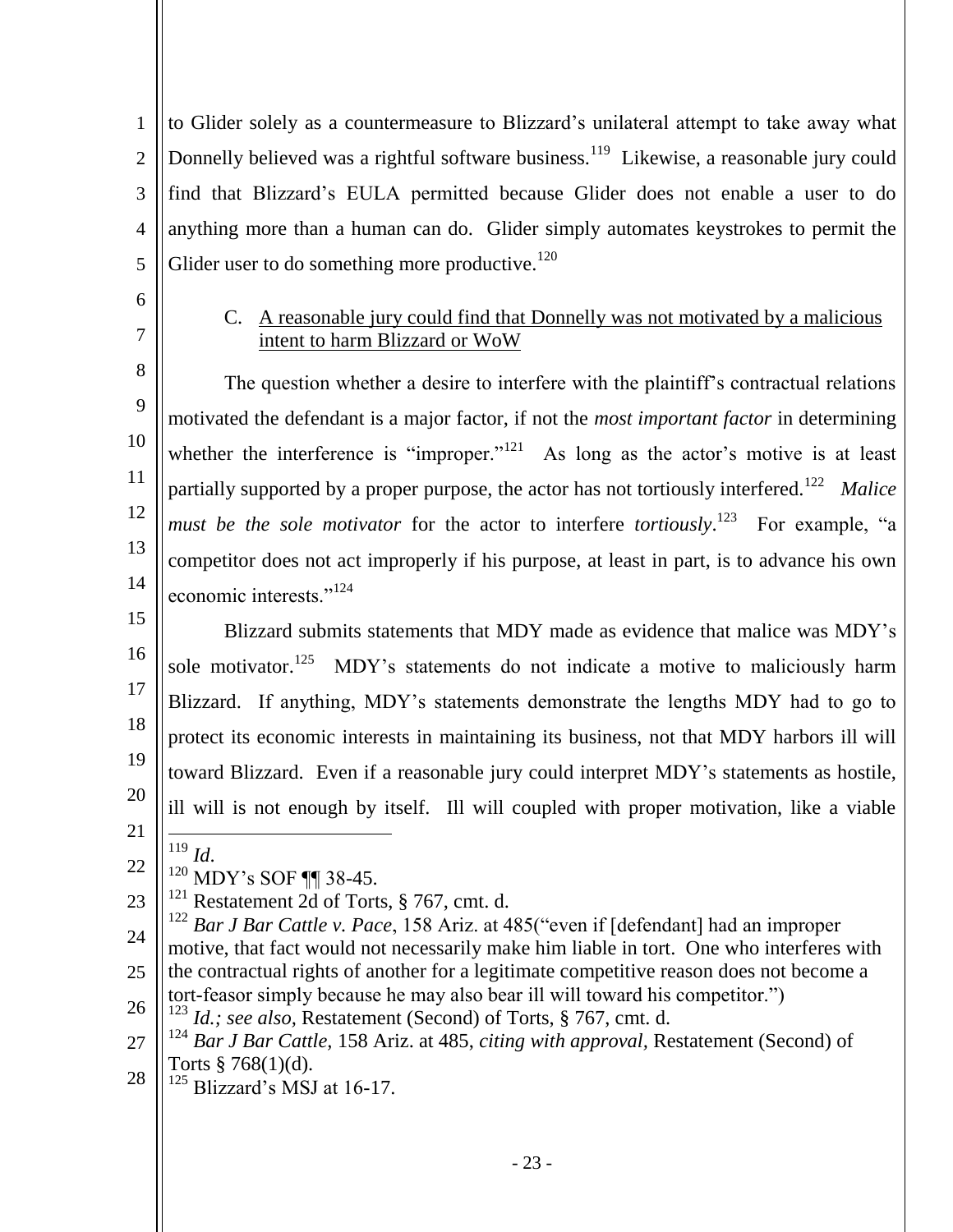business, defeats Blizzard's claim. At a minimum, the parties dispute whether MDY maliciously sold Glider, which at a minimum, may be a question for a jury to decide.

<span id="page-26-0"></span>3 4

5

6

7

8

1

2

## D. A reasonable jury could find that MDY did not intend to interfere with Blizzard's contracts

To obtain summary judgment, Blizzard must have irrefutable evidence that MDY had the "specific intent" to cause the interference.<sup>126</sup> Even Blizzard agrees that it must show that MDY "intended or knew" that a breach of contract was "substantially certain" to occur as a result of Glider. $127$ 

9 10 11 12 13 14 Blizzard's own motion implicitly admits that Blizzard cannot show that MDY intended or knew that Glider use with WoW would breach the EULA/TOU when Donnelly created Glider and when MDY began selling Glider in June, 2005.<sup>128</sup> Even when viewing the facts in Blizzard's favor, Blizzard only evidence is statements MDY made in its FAQ as early as September 2005 that Blizzard's EULA was overly broad and a user could possibly breach the EULA by using Glider with WoW.

15 16 17 18 19 20 In addition, a reasonable jury could find that MDY did not have the "specific intent" to cause the interference because Blizzard's agreements did not originally prohibit "bots."<sup>129</sup> It was only after Donnelly filed this lawsuit that Blizzard unilaterally elected to modify its TOU expressly to exclude bots.<sup>130</sup> Thus, at least until Blizzard changed its contract, a reasonable jury could find that MDY lacked the specific intent to interfere with Blizzard's agreements.

21 22

Furthermore, Blizzard has cited no case for the proposition that Blizzard can take

23

 $\overline{a}$ 

24 <sup>126</sup> *Antwerp Diamond Exchange of America, Inc. v Better Business Bureau of Maricopa County, Inc.,* 130 Ariz. 370 (1985).

25  $127$  Blizzard's MSJ at 15, lines 4-5.

28 <sup>130</sup> MDY's SDF ¶ 67; *see also,* MDY's SOF ¶15-18.

 $128$  Blizzard's MSJ at 15, lines 10-14 (noting only "at least September 2005").

<sup>26</sup> 27 <sup>129</sup> MDY's SDF ¶ 67; *see also, Darner Motor Sales v. Universal Underwriters*, 140 Ariz. 383 (1984)(terms of adhesion contracts that are not within the reasonable expectations of the non-drafter are not enforceable).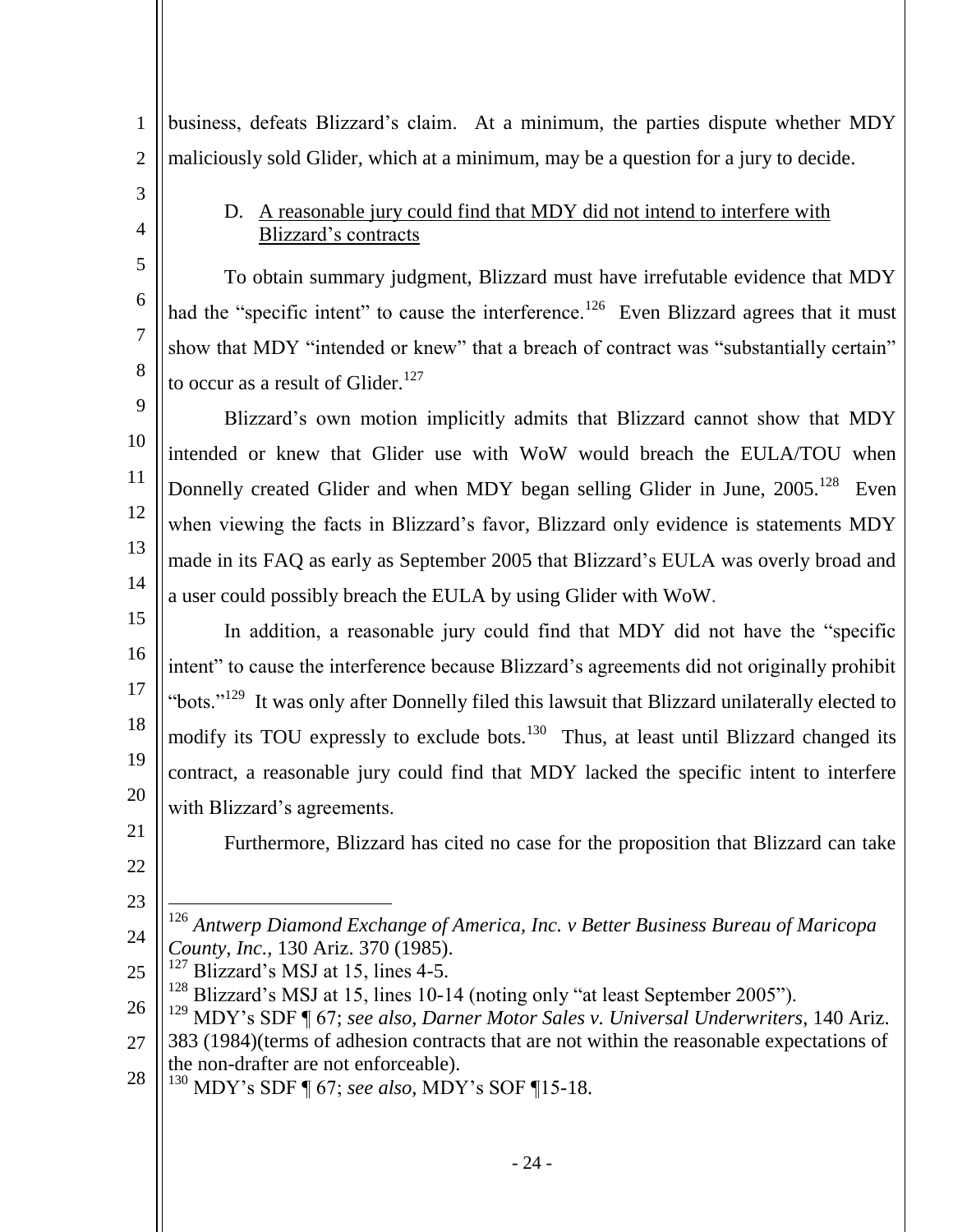1 2 3 4 away a business that MDY lawfully started. In other words, Blizzard cannot on its own whim, modify its EULA to unilaterally strip MDY of its software business, or any other entity such as Brian Kopp of his unauthorized WoW guidebook business, when Glider did not violate Blizzard's EULA or TOU in the first instance.

<span id="page-27-0"></span>5 6

7

8

 $\overline{Q}$ 

10

11

## E. A reasonable jury could find that MDY did not damage Blizzard

12 Blizzard bears the burden of showing that MDY's alleged wrongful conduct was a substantial factor in Blizzard's loss." $131$  While a jury usually determines the conduct caused damage, the "mere possibility of causation is not enough" to defeat summary judgment.<sup>132</sup> Even if an inteferor's conduct contributed "only a little" to the claimant's injury, the claimant still "must show at trial that the injury would not have occurred 'but for' the [interferor's] conduct." $133$ 

13 14 15 16 17 18 19 In this case, Blizzard cannot present evidence of any harm that Glider caused.<sup>134</sup> MDY's expert has concluded that Blizzard's calculations are speculative and unsupported by any controlled economic study.<sup>135</sup> If anything, Glider has increased Blizzard's revenues.<sup>136</sup> Even if Blizzard has suffered damage as a result of "bots," Blizzard cannot attribute any damage explicitly to Glider – a program that is very different than the other "bots."<sup>137</sup> At a minimum, the parties dispute certain material facts that preclude the Court from granting summary judgment.

- 20
- 21

 $\overline{a}$ 

22

- <sup>131</sup> *See,* MDY's MSJ at 24; *Agilysys, Inc. v. Vipond* No. CV-04-2023-PHX-DGC, at 5 (D. Ariz. September 13, 2006).
- 23 24 25 <sup>132</sup> *Grafitti-Valenzuela v. Phoenix*, 513 Ariz. Adv. Rep. 20, at 12 (Ariz.App. 9-27-2007) citing *Badia v. City Of Casa Grande*, 195 Ariz. 349, 357 (App. 1999)("Sheer speculation is insufficient to establish the necessary element of proximate cause or to defeat summary judgment.")
- 26 <sup>133</sup> *Grafitti-Valenzuela*, 513 Ariz. Adv. Rep. at 12.
	- <sup>134</sup> MDY's SDF ¶¶ 147-53
- 27 <sup>135</sup> *Id*.
	- <sup>136</sup> *Id.*
- 28 <sup>137</sup> *Id.*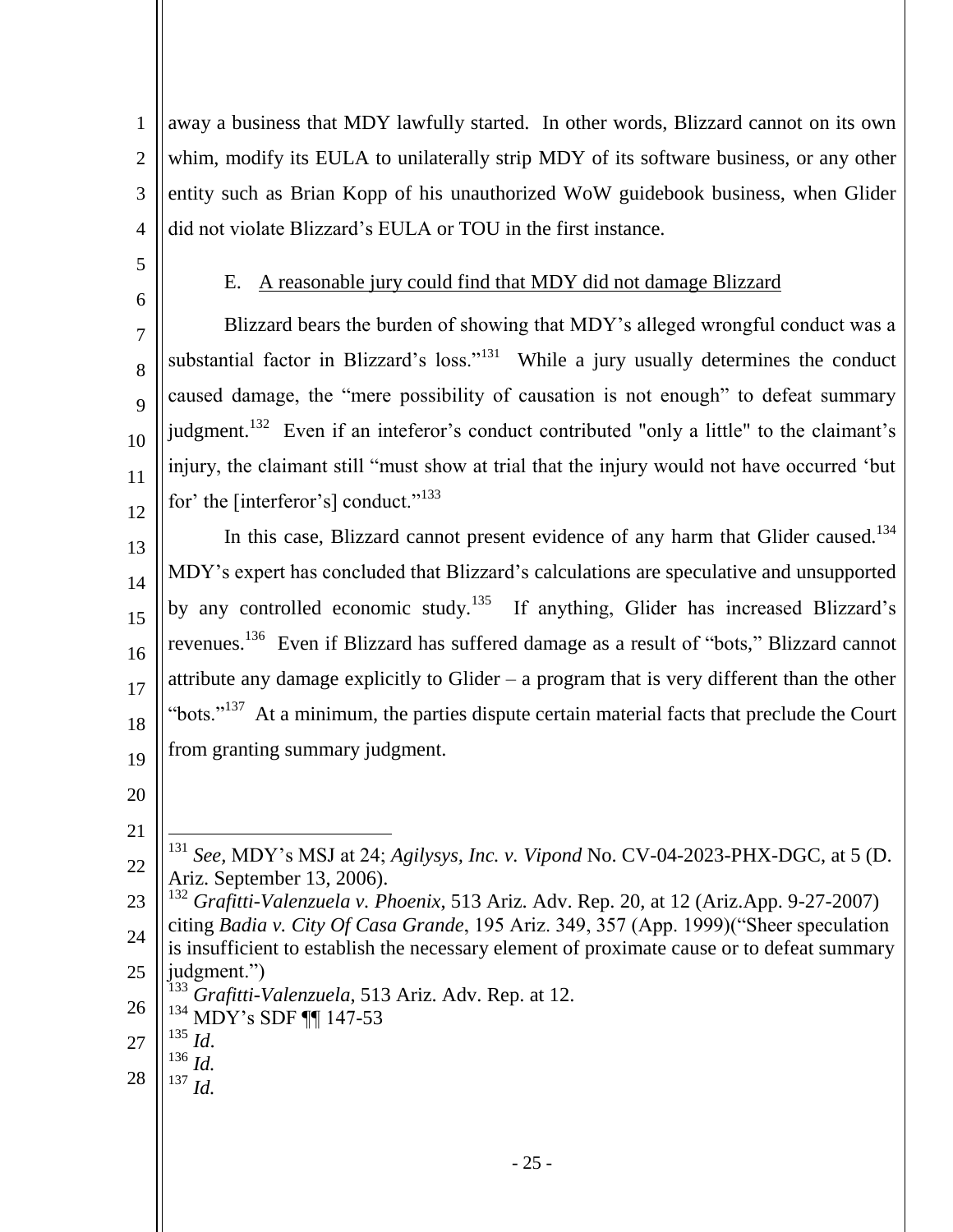<span id="page-28-0"></span>

| $\mathbf{1}$   | VIII. CONCLUSION                                                                                    |
|----------------|-----------------------------------------------------------------------------------------------------|
| $\overline{2}$ | For the foregoing reasons, the Court should deny Blizzard's motion for summary                      |
| 3              | judgment on all counts.                                                                             |
| $\overline{4}$ |                                                                                                     |
| 5              | Venable, Campillo, Logan & Meaney, P.C.                                                             |
| 6              |                                                                                                     |
| 7              |                                                                                                     |
| 8              | By /s/Lance C. Venable<br>Lance C. Venable SBN 017074                                               |
| 9<br>10        | Lance C. Vinancy SBN 017371<br>1938 East Osborn Road<br>Phoenix, Arizona 85016<br>Tel: 602-631-9100 |
| 11             | Fax: 602-631-9796<br>E-Mail docketing@vclmlaw.com                                                   |
| 12             | Attorneys for Plaintiff MDY<br>Industries, LLC and Third-Party<br>Defendant Donnelly                |
| 13             |                                                                                                     |
| 14             |                                                                                                     |
| 15             |                                                                                                     |
| 16             |                                                                                                     |
| 17             |                                                                                                     |
| 18             |                                                                                                     |
| 19             |                                                                                                     |
| 20             |                                                                                                     |
| 21             |                                                                                                     |
| $22\,$         |                                                                                                     |
| 23             |                                                                                                     |
| 24             |                                                                                                     |
| 25             |                                                                                                     |
| 26             |                                                                                                     |
| 27             |                                                                                                     |
| 28             |                                                                                                     |
|                |                                                                                                     |